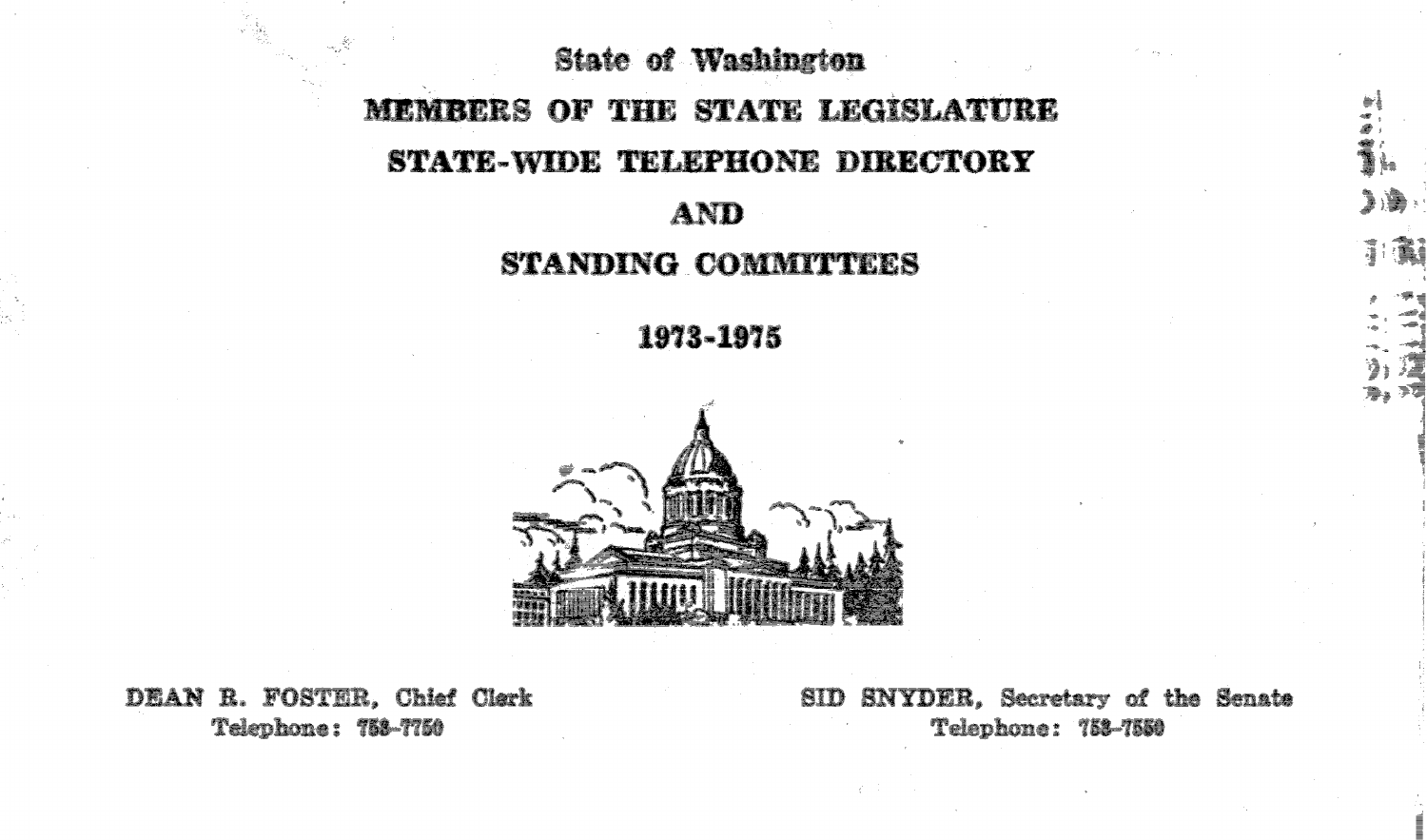# State of Washington MEMBERS OF THE STATE LEGISLATURE STATE-WIDE TELEPHONE DIRECTORY AND STANDING COMMITTEES

1973-1975



DEAN R. FOSTER, Chief Clerk Telephone: 753-7750

SID SNYDER, Secretary of the Senate Telephone: 753-7550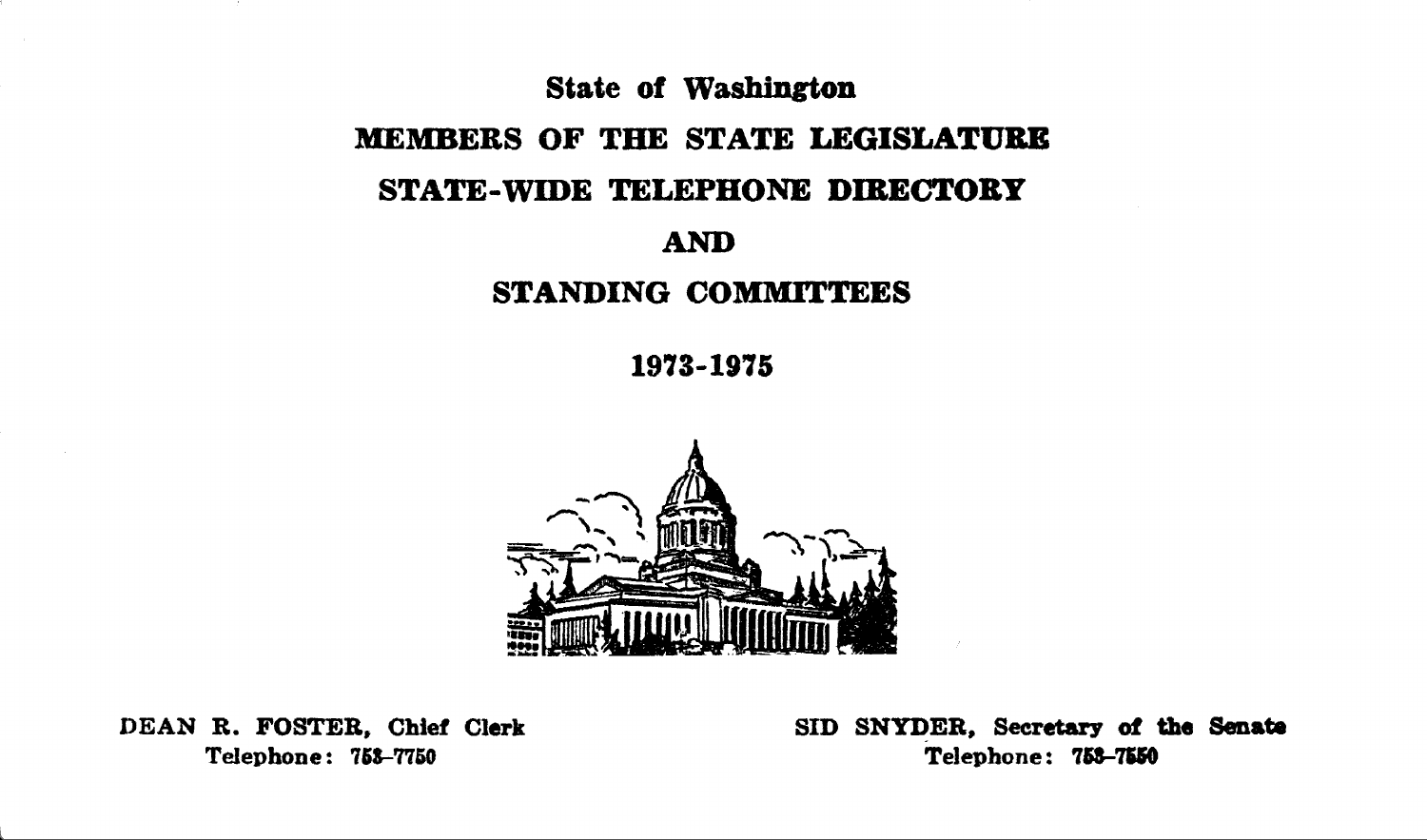# BOUSE LEGISLATIVE LEADERS 1973-75 DEMOCRATIC LEADERSHIP

#### REPUBLICAN LEADERSHIP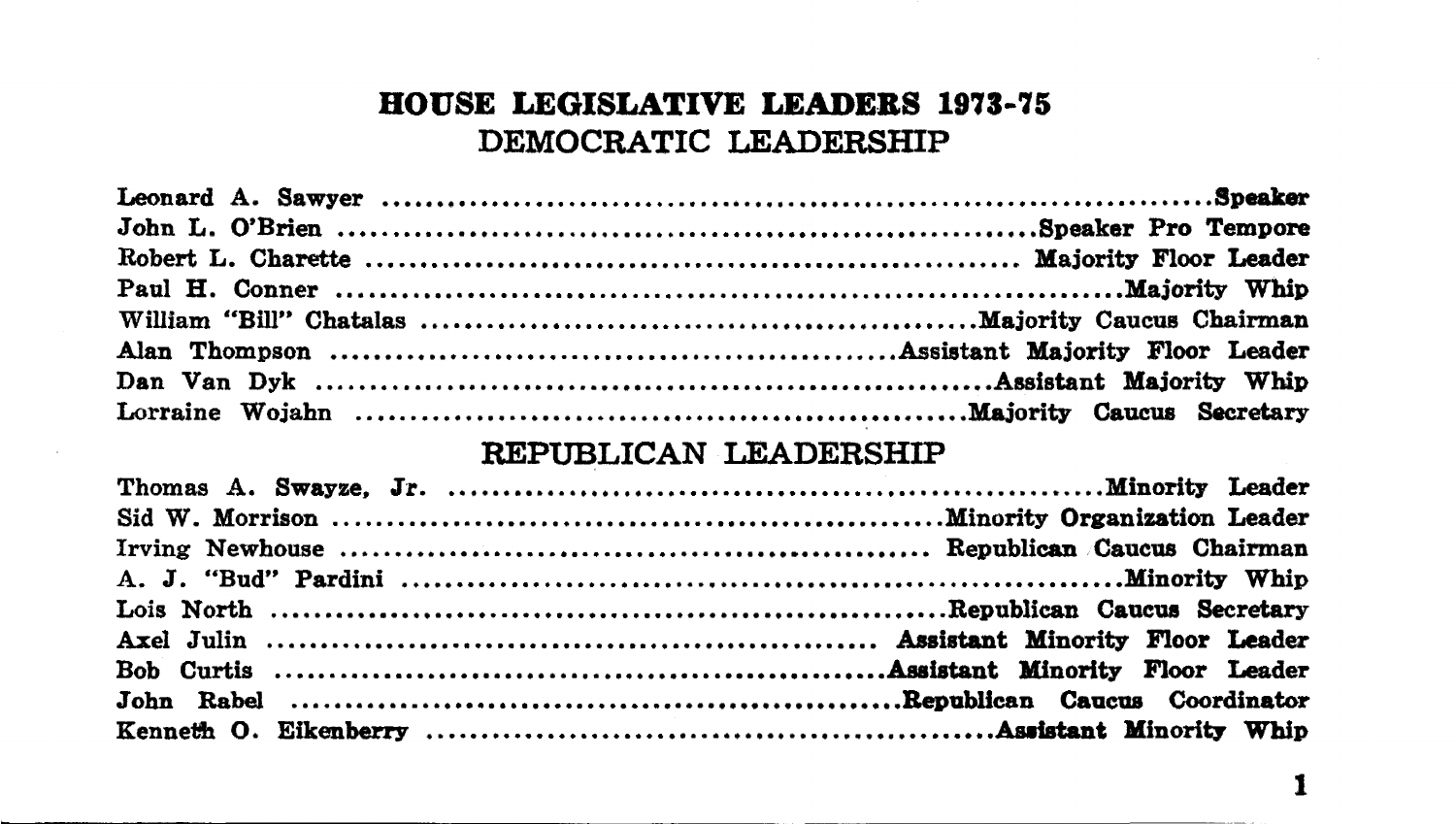# House of Representatives Standing Committees, 1973

Agriculture (11) Kilbury, Chairman; Hansen, Vice<br>Chairman; Amen, Benitz, Charette, Hansey, Haussler,<br>Laughlin, Schumaker, Tilly, Van Dyk.

Commerce (18)-Wojahn, Chairman; Jastad, VIce Chairman; Adams, Bagnariol, Ceccarelli, Curtis, Galla-gher, Garrett, Gilleland, Jueling, Kuehnle, Leckenby, O'Brien, Pardini, Perry, Randall, Williams, Wilson.

Constitution and Elections (11)-King, Chairman; Fortson, Vice Chairman; Barden, Brown, Conner, Eng, Erickson, Hayner, Knowles, Maxie, Rabel.

Ecology (16)-Luders, Chairman; Smith, Vice Chair- man; Bauer, Beck, Bluechel, Charnley, Douthwaite, Goltz, Kraabel, McCormick, Nelson, North (Lois), Pullen, Valle, Wilson, Zimmerman.

Education (18) Bauer, Chairman; Ellis, Vice Chair- man; Bender, Brown, Clemente, Ehlers, Eng, Fortson, Hayner, Hendricks, Haggins, Johnson, Lysen, Polk, Pullen, Smythe, Tilly, Warnke.

Financial Institutions (15)-Ceccarelli, Chairman; Gaspard, Vice Chairman; Bagnariol, Barden, Berentson, Blair, Chatalas, Eikenberry, Kelley, Leckenby, Luders, Moon, Pardini, Parker, Van Dyk.

Higher Education (15)-Maxie, Chairman; Goltz, Vice Chairman; Anderson, Benitz, Charnley, Erickson, Freeman, King, Knowles, Kraabel, Patterson, Rabel, Valle, Wilson, Wojahn.

Judiciary (12)-Knowles, Chairman; Kelley, Viee Chairman; Eikenberry, Gaspard, Hayner, Julin, Maxie, Newhouse, Shinpoeh, Smith, Sommers, Swayze.

Labor (11)-Savage, Chairman; Warnke, Vice Chairman; Bausch, Beck, Cunningham, Freeman, Kopet, Matthews, May, Morrison, Parker.

Local Government (20)-Haussler, Chairman; Douth-waite, Subchairman-Cities; Johnson, Subehalrman-Special Dist.; Kalich, Subchairman-Counties; Adams, Amen, Blair, Kuehnle, Laughlin, Martinis, McCormick, Nelson, North (Frances), North (Lois), O'Brien, Paris, Patterson, Sommers, Smythe, Zimmerman.

Natural Resources (15)-Martinis, Chairman; Bausch, Vice Chairman; Anderson, Clemente, Conner, Flanagan, Gilleland, Hansen, Hansey, Haussler, Julin, Kallch, Kilbury, Schumaker, Tilly.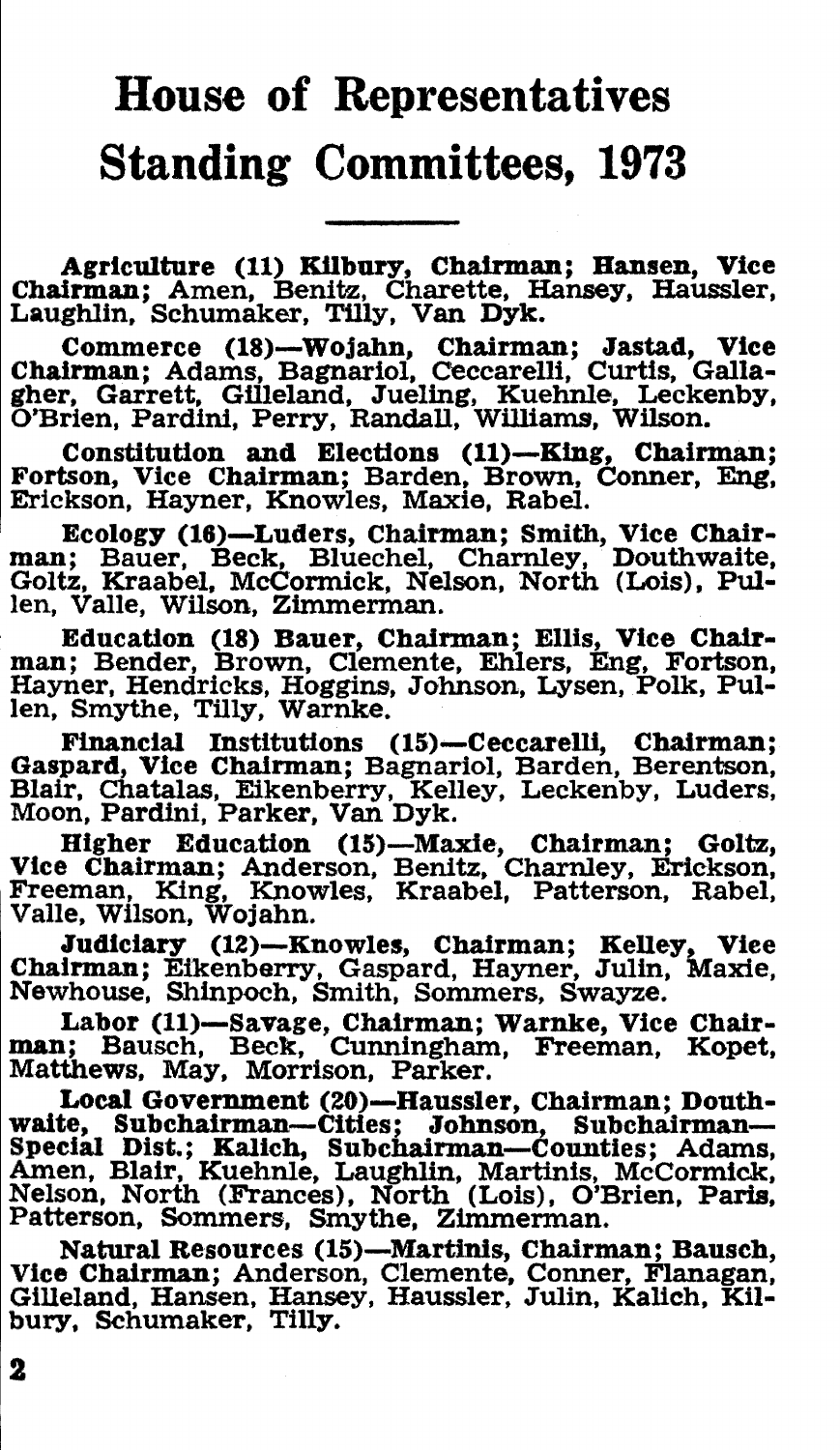Parks and Recreation (10)—Hurley, Chairman; Gaines, Vice Chairman; Ellis, Garrett, Hoggins, Matthews, North (Frances), Paris, Randall, Savage.

Rules-(16)-Sawyer, Chairman; O'Brien, Vice Chairman; Anderson, Berentson, Charette, Chatalas, Conner, Flanagan, Gallagher, Jastad, Jueling, May, Morrison, Newhouse, Swayze, Thompson.

Social and Health Services (19)-Adams, Chairman; Parker, Vice Chairman; Cunningham, Ellis, Eng, Fortson, Freeman, Hendricks, Jastad, Johnson, Kelley, Mat-<br>thews, May, Paris, Rabel, Savage, Smythe, Wojahn,<br>Zimmerman.

State Government (18)-Williams, Chairman; Bender, Vice Chairman; Bauer, Bluechel, Cunningham,<br>Curtis, Ehlers, Gaines, Hendricks, Hurley, Kopet, Lysen,<br>Moon, Perry, Polk, Thompson.<br>Transportation and Utilities (26)—Perry, Chairman;

Transportation and Utilities (26)--Perry, Chairman; Beck, Subchairman-Highways; Charnley, Subchairman<br>-Public Transportation and Planning; McCormick, Sub chairman-Utilities; Amen, Bender, Berentson, Cecca-<br>relli, Clemente, Douthwaite, Gaines, Gallagher, Garrett, relll, Clemente, Douthwaite, Gaines, Gallagher, Garrett, Gilleland, Hansen, Kallch, Kraabel, Laughlin; Leckenby, Lysen, Martinis, Nelson, Patterson, Pullen, Schumaker, Swayze. ·

Ways and Means (43)-Bagnariol, Chairman.

Appropriations (25)—Shinpoch, Chairman; North (Frances), Vice Chairman; Bagnariol, Barden, Bausch, Blair, Brown, Charette, Chatalas, Curtis, Enlers, Gas-pard, Hansey, Hoggins, Jueling, Kopet, Luders, Morrison, North (Lois) Dyk, Warnke.

Revenue (19)-Randall, Chairman; Sommers, VIce Chairman; Bagnariol, Benitz, Bluechel, Eikenberry, Erickson, Flanagan, Goltz, Hurley, Julin, Kilbury, King, Kuehnle, Moon, Newhouse, Pardini, Sawyer, Williams.

-~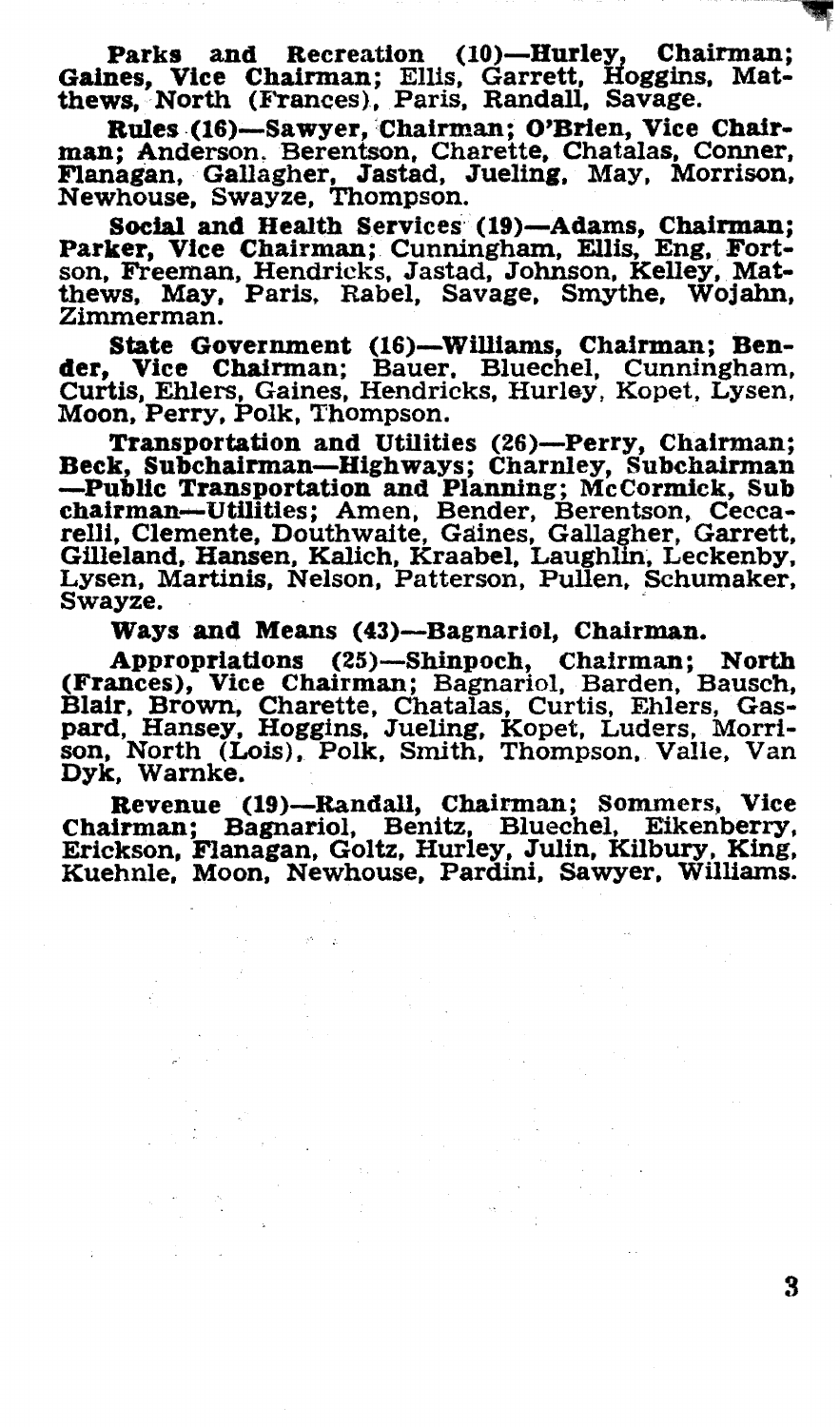#### 1973-1975

#### WASHINGTON STATE HOUSE OF **REPRESENTATIVES**

(\*Indicates Area Code 509, all others are Area Code 206.)<br>SCAN USERS: Substitute 234 for 763 prefix of Olympia office numbers.<br>All 1988 for Dial 8-234, then last 4 digits.

| Sawyer, Leonard A. Speaker           |                        |
|--------------------------------------|------------------------|
|                                      |                        |
|                                      |                        |
|                                      | <b>SCAN 8-576-6137</b> |
| Foster. Dean R., Chief Clerk         |                        |
|                                      |                        |
|                                      |                        |
|                                      |                        |
|                                      | SCAN 8-234-1922        |
| Wilson, Donald R., Asst. Chief Clerk |                        |
|                                      |                        |
|                                      |                        |
|                                      |                        |
|                                      | <b>SCAN 8-234-3268</b> |
| Olsen, Ray L., Sergeant at Arms      |                        |
|                                      |                        |
|                                      |                        |
|                                      | <b>SCAN 8-576-6958</b> |
|                                      |                        |
| <b>Majority Caucus</b>               |                        |
|                                      |                        |
| <b>Minority Caucus</b>               |                        |
|                                      |                        |
| House Office Bldg.                   |                        |
|                                      |                        |
|                                      |                        |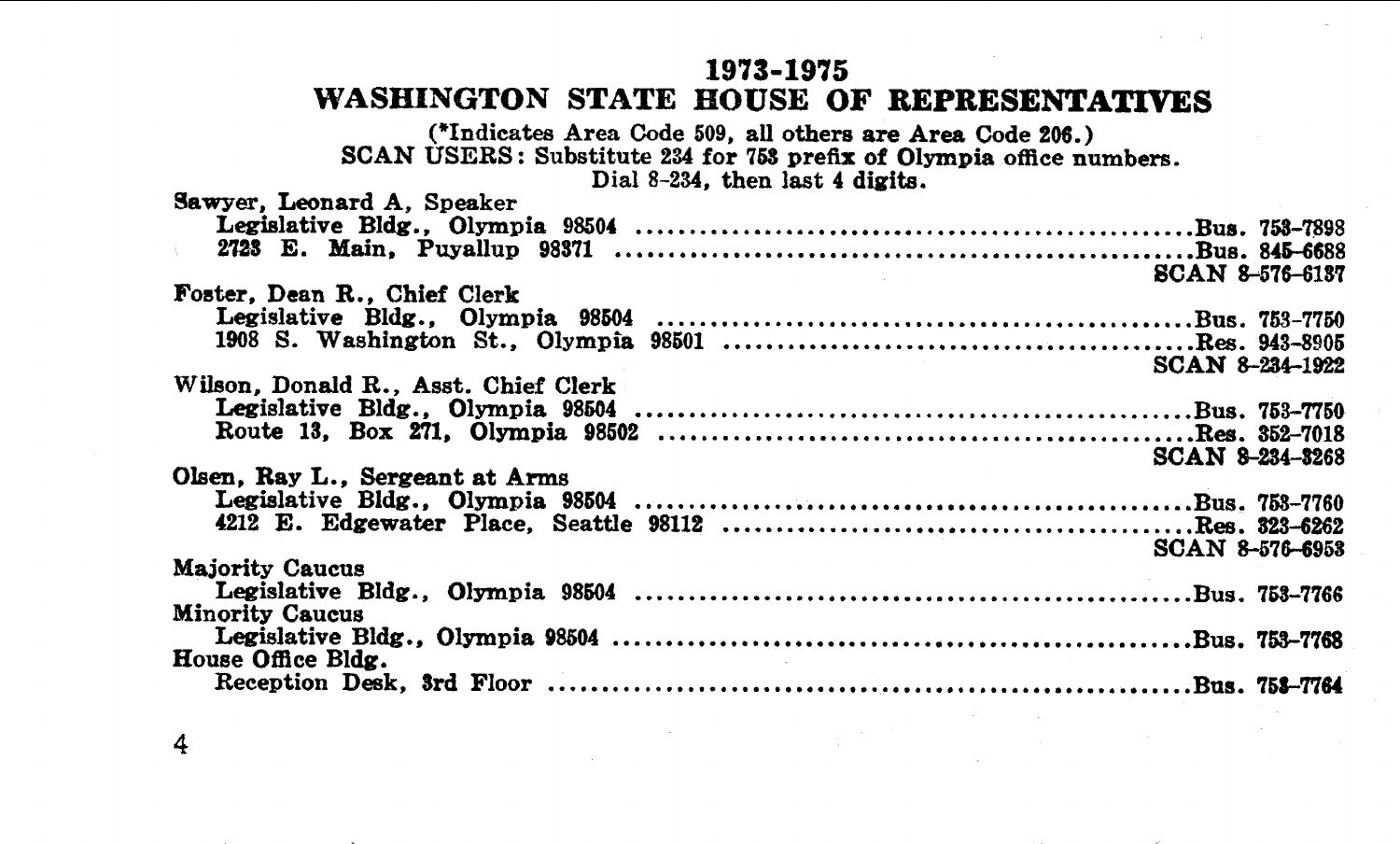# **BOUSE ROSTER-1973-1975**

| Name of Member       |     | Politics Dist. Address |                                                              | Res. Tel. Bus. Tel. | Scan                | Olympia<br>Office |
|----------------------|-----|------------------------|--------------------------------------------------------------|---------------------|---------------------|-------------------|
| Adams, A. A.  D      | 27  | Tacoma 98422           | 3418 Shorecliff Drive N.E 927-1877                           | $\cdots$            | 8–462–2985          | 753-7900          |
| Amen. Otto  R        |     | Ritzville 99169        | 9 Route 1. Box 45. *659-0429                                 |                     |                     | 753-7834          |
| Anderson, Eric O.  D |     | Hoquiam 98550          | 19 627 Grand Avenue  532-5043  8-325-1280                    |                     |                     | 753-7874          |
| Bagnariol, John  D   | 11. | Renton 98055           | 2008 S.E. 17th Court  772-6274 723-3400 8-576-7574           |                     |                     | 753-7938          |
| Barden, Paul $R$     |     | Seattle 98148          | 33 1112 South 168th St., , 243-2501 682-4955                 |                     |                     | 753-7918          |
| Bauer, Albert  D     | 49. | Vancouver 98664        | 13611 N.E. 20th Ave.,  695-4517 696-7171 8-476-6434 753-7864 |                     |                     |                   |
| Bausch, Del  D       |     | Tumwater 98502         | 22 1359 South 2nd Ave.,  357-3733                            |                     | 8–234–7886          | 753-7886          |
| Beck, C. W. "Red"  D | 26. | Port Orchard 98366     | 2400 Beach Drive,  871-1543                                  |                     | 8-685-1172 753-7888 |                   |
| Bender, Rick S.  D   | 1.  | Seattle 98155          | 3511 N.E. 158th Place.  364-4128                             | $\cdots$            | 8-848-6777          | 758-7978          |
| Benitz, Max  R       |     | Prosser 99350          | 8 Route 2. Box 181, *973-2282                                |                     | $\ldots$            | 753-7830          |

 $*$ Area Code 509  $\qquad \qquad \qquad$  5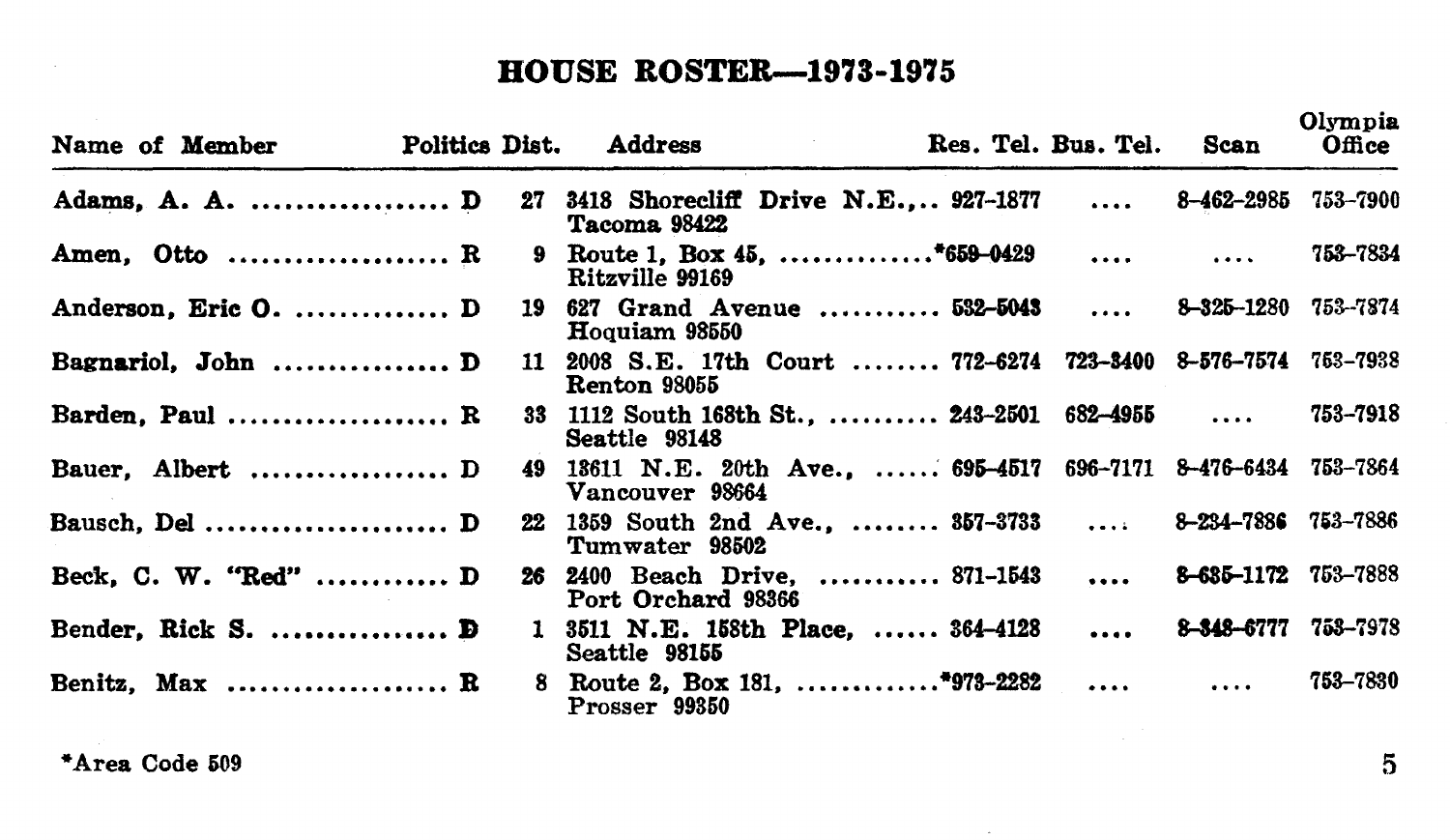| Name of Member               | Politics Dist. | Address                                                                          | Res. Tel. Bus. Tel. | Scan           | Olympia<br>Office |
|------------------------------|----------------|----------------------------------------------------------------------------------|---------------------|----------------|-------------------|
| Berentson, Duane  R          |                | 40 P.O. Box 426,  757-8600 755-5851<br>Burlington 98283                          |                     | $\overline{1}$ | 753-7958          |
| Blair, Scott $R$             |                | 46 8712 25th Avenue N.E., , 522-7678 655-9390<br>Seattle 98115                   |                     |                | 753-7984          |
| Bluechel, Alan  R            |                | 45 12534 68th Ave. N.E.,  822-8514 743-1136<br>Kirkland 98033                    |                     |                | 753-7800          |
| Brown, Arthur C.  R          |                | 1 16020 Densmore Ave. N.,  546-4006 237-0706<br>Seattle 98133                    |                     |                | 753-7802          |
| Ceccarelli, Dave  D          |                | 34 1330 Harbor Ave. S.W.,  937-0998 455-2900 8-576-6306<br>Seattle 98116         |                     |                | 753-7934          |
| Charette. Robert L.  D       |                | 19 P.O. Box 63.  532-6193 532-1960<br>Aberdeen 98520                             |                     | $\sim$         | 753-7872          |
| Charnley, Donn  D            |                | 44 19344 11th Ave. N.W.,  546-3868 546-4543 8-274-4584 753-7974<br>Seattle 98177 |                     |                |                   |
| Chatalas, William "Bill"  D  |                | 35 4803 42nd Ave. South.  723-0941 623-1211 8-576-7576<br>Seattle 98118          |                     |                | 753-7930          |
| Clemente, Art  D             |                | 39 420 240th S.E.,  486-9084<br><b>Bothell 98011</b>                             |                     |                | 753-7952          |
|                              |                | 24 Route 4, Box 355,  683-4918<br>Sequim 98382                                   |                     | $\cdots$       | 753-7892          |
| Cunningham, John E. "Jack" R |                | 33 P.O. Drawer 89307,  824-0916 627-2151 8-462-2735 753-7936<br>Seattle 98188    |                     |                |                   |
| Curtis, Bob  R               |                | 12 P. O. Box 0188. *884-7501 *884-5651 8-565-1284<br>East Wenatchee 98801        |                     |                | 753-7844          |
| "Area Code 509               |                |                                                                                  |                     |                |                   |

 $\mathcal{L}^{\mathcal{L}}_{\mathcal{L}}$  and the contribution of the contribution of the contribution of the contribution of the contribution of the contribution of the contribution of the contribution of the contribution of the contributi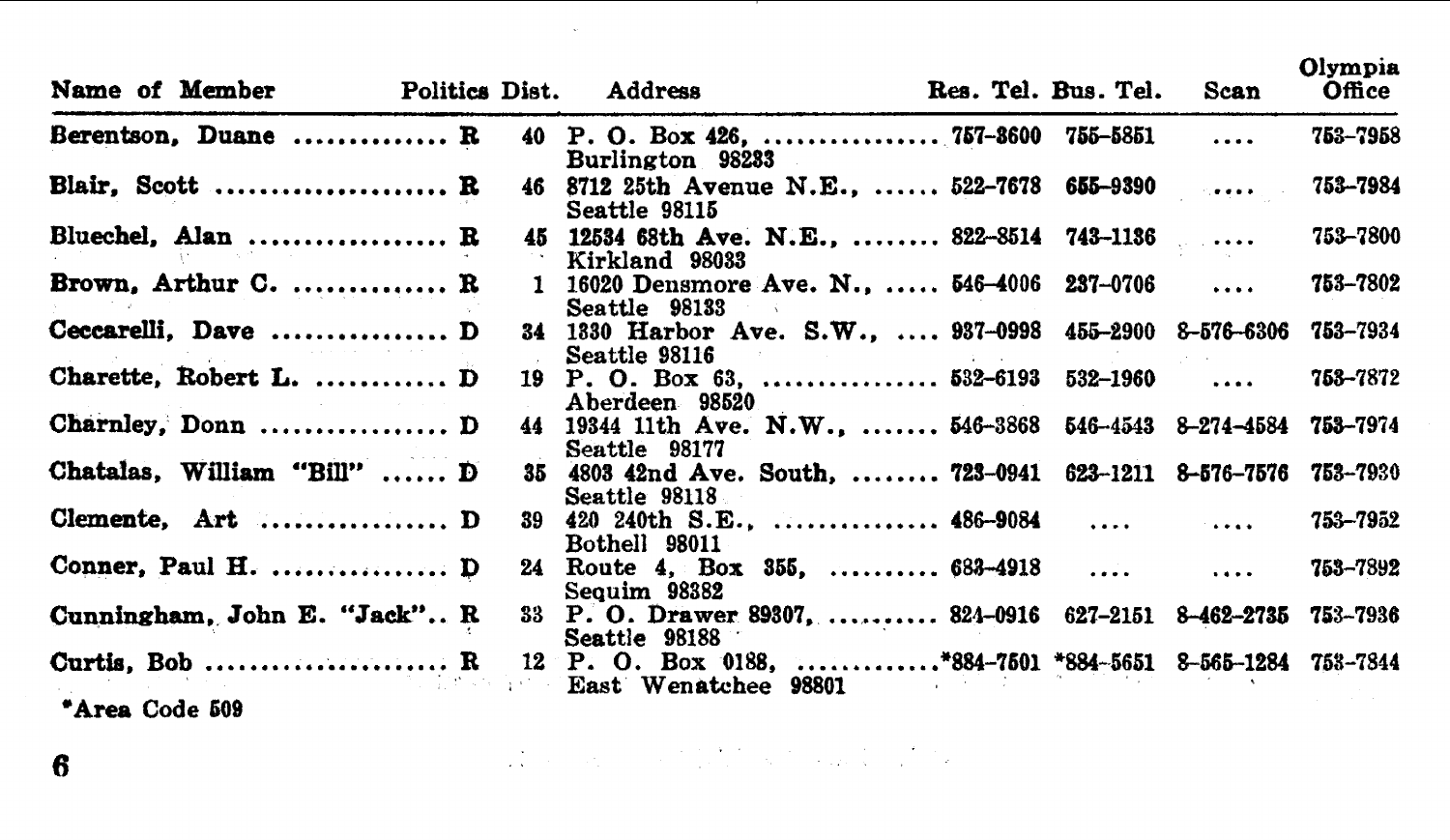|                | Name of Member Politics Dist. Address |    |                                                                                    | Res. Tel. Bus. Tel. Scan |            | Olympia<br>Office |
|----------------|---------------------------------------|----|------------------------------------------------------------------------------------|--------------------------|------------|-------------------|
|                | Douthwaite. Jeff  D                   |    | 43 5518 31st N.E.,  524-3094 543-2569 8-576-7279 753-7924<br>Seattle 98105         |                          |            |                   |
|                | Ehlers, Wayne  D                      |    | 2 13203 South J Street.  531-3007 537-0211 8-654-3336 753-7824<br>Tacoma 98444     |                          |            |                   |
|                | Eikenberry, Kenneth O.  R             |    | 36 Suite 500, Third & Lenora  284-5716 624-6831 8-576-7586<br>Bldg., Seattle 98121 |                          |            | 753-7942          |
|                | Ellis, Edward G. $D$                  |    | 14 304 N. 61st Ave., *966-6713  8-367-1404 753-7854<br>Yakima 98902                |                          |            |                   |
|                | Eng, John  D                          |    | 37 2805 S. Byron St.,  722-2528 628-0313<br>Seattle 98144                          |                          |            | 753-7944          |
|                | Erickson, Phyllis K. $D$              |    | 2 P. O. Box 44448,  537-5044<br>Parkland 98444                                     |                          | 8-654-3233 | 753-7826          |
|                | Flanagan, S. E. "Sid" $R$             |    | 13 Route 1, Box 205, *787-2452<br>Quincy 98848                                     |                          |            | 753-7848          |
|                | Fortson, Eleanor A.  D                |    | 10 4008-S. West Camano Drive.  387-7475<br>Camano Island 98292                     |                          |            | 753-7838          |
|                | Freeman, Jr., Kemper  R               |    | 48 P. O. Box 1012.  641-0771 454-2431 8-658-7206 753-7992<br>Bellevue 98009        |                          |            |                   |
|                | Gaines, Robert E. "Bob" , D           |    | 30 24 B Street N.E.,  833-0670 833-0700 8-477-3938<br>Auburn 98002                 |                          |            | 753-7842          |
|                | Gallagher, P. J. " $\text{Jim"}$ D    | 29 | 125 South 72nd.  472-4501 537-8687 8-462-2982 753-7912<br>Tacoma 98408             |                          |            |                   |
|                | Garrett, Donald G.  R                 |    | 14 Route 8. Box 750. *966-4836 *453-7177 8-867-1405 753-7852<br>Yakima 98902       |                          |            |                   |
| "Area Code 509 |                                       |    |                                                                                    |                          |            |                   |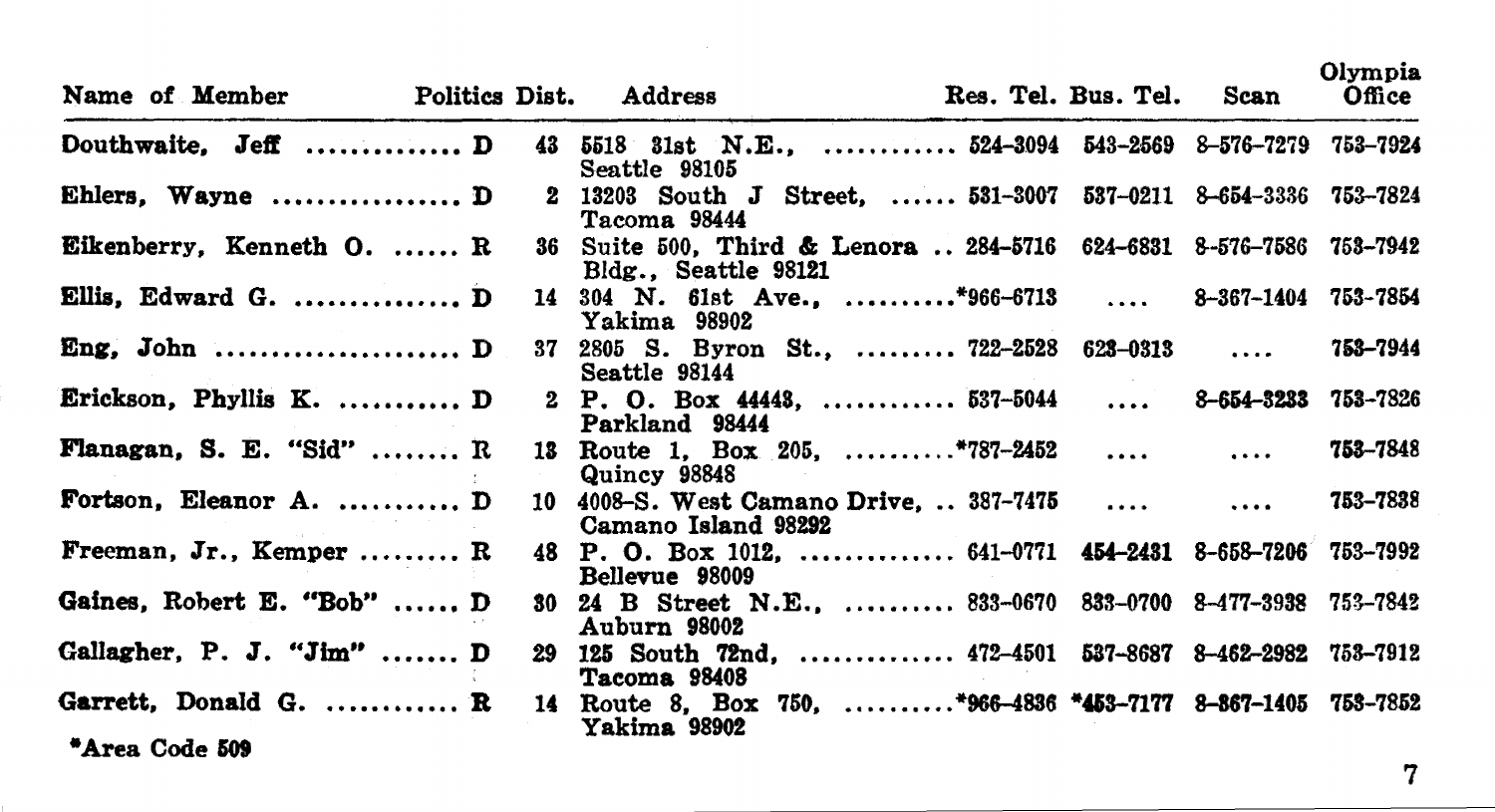| Name of Member |                           | Politics Dist. |    | Address                                                                           | Res. Tel. Bus. Tel. Scan |              | Ulympia<br>Office |
|----------------|---------------------------|----------------|----|-----------------------------------------------------------------------------------|--------------------------|--------------|-------------------|
|                | Gaspard, Marcus S.  D     |                |    | 25 1313 25th N.E.,  845-8789  8-462-2773<br>Puyallup 98871                        |                          |              | 753–7896          |
|                | Gilleland. James E.  R    |                |    | 48 3234 Hunts Point Rd.,  454-7252<br>Bellevue 98004                              |                          |              | 753-7990          |
|                | Goltz, H. A. "Barney" $D$ |                |    | 42 3003 Vallette St.,  733-8524 676-3230 8-738-2042 753-7966<br>Bellingham 98225  |                          |              |                   |
|                | Hansen, Frank "Tub"  D    |                |    | 13 9018-A McConnell Drive,  *762-9256  8-664-1274 753-7850<br>Moses Lake 98837    |                          |              |                   |
|                | Hansey, Donald G.  R      |                |    | 40 1551 Lakewood Lane,  734-5746 384-3000 8-738-2156 753-7964<br>Bellingham 98225 |                          |              |                   |
|                | Haussler. Joe D.  D       |                | 7. | <b>Omak</b> 98841                                                                 |                          |              |                   |
|                | Hayner. Jeannette C.  R   |                |    | 16 830 E. Chestnut. *525-6994 *525-5800 8-637-1276 753-7856<br>Walla Walla 99362  |                          |              |                   |
|                | Hendricks, John L.  R     |                |    | 22 1923 Water Street,  357-4145 352-8071 8-234-0411<br>Olympia 98501              |                          |              | 753-7884          |
|                | Hoggins. Dale $R$         |                |    | 21 21826 95th Ave. W.,  776-1543 778-8801<br>Edmonds 98020                        |                          | $\cdots$     | 753-7880          |
|                | Hurley, Margaret  D       |                |    | 3 E. 730 Boone, *487-1159 *924-2622 8-545-2997<br>Spokane 99202                   |                          |              | 753-7808          |
|                | Jastad, Elmer  D          |                |    | 20 Box 67,  496-5414 496-5418<br>Morton 98356                                     |                          | $\mathbf{1}$ | 753-7876          |
|                | Johnson, Doris J.  D      |                |    | 8 737 Tacoma Place, *586-3646 *783-3131<br>Kennewick 99336                        |                          | $\ldots$     | 753-7860          |
| *Area Code 509 |                           |                |    |                                                                                   |                          |              |                   |

Olympia and the control

8

and the property of the control of  $-$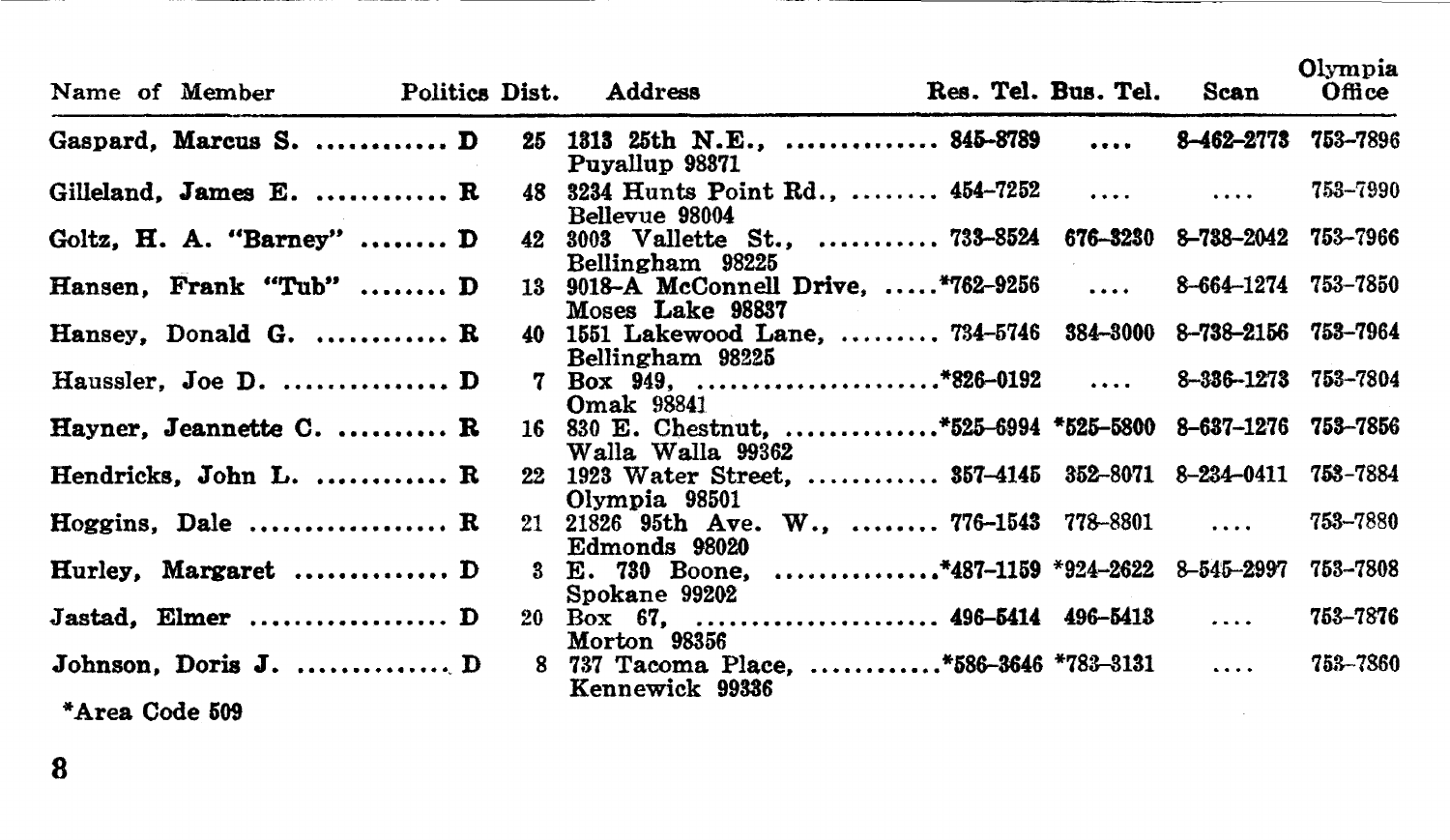| Name of Member                      | Politics Dist. | Address              |                                                                       | Res. Tel. Bus. Tel. Scan |              | .<br>Office |
|-------------------------------------|----------------|----------------------|-----------------------------------------------------------------------|--------------------------|--------------|-------------|
| Jueling. Helmut L.  R               |                | Tacoma 98466         | 28 215 Contra Costa,  564-6659 472-1754 8-462-2988 753-7908           |                          |              |             |
| Julin. Axel  R                      |                | S.E., Bellevue 98006 | 41 4615 Lake Washington Blvd.,. 746-5979 622-3720 8-576-7857 753-7960 |                          |              |             |
| Kalich, Hugh $\mathbf{D}$           |                | Chehalis 98532       | 20 2224 18th Ave.,  748-3858 864-6656                                 |                          |              | 753-7878    |
| Kelley, Richard J.  D               |                | Tacoma 98499         | 28 P. O. Box 3302.  582-2747 582-2727 8-654-3501 753-7910             |                          |              |             |
| Kilbury, Charles D. $D$             |                | Pasco 99302          | 16 P. O. Box 2482, *547-7177 *547-3821 8-625-1270 753-7862            |                          |              |             |
| $King.$ Richard "Dick"  D           |                | Everett 98201        | 38 309 77th Place S.W.,  353-7526 259-7151 8-265-8546 753-7948        |                          |              |             |
| Knowles, Walt $0.$ D                |                | Spokane 99204        | 4 W. 925 Sprague. *926-9179 *624-0162 8-545-2974 753-7814             |                          |              |             |
| Kopet, Jerry C. $\dots\dots\dots R$ |                | Spokane 99203        | 6 1728 S. Lincoln St., *747-6368 *327-5594 8-545-4191 753-7822        |                          |              |             |
| Kraabel, Paul $R$                   |                | Seattle 98115        | 46 7728 29th N.E.,  524-6336 773-0489 8-576-7587                      |                          |              | 758-7982    |
| Kuehnle. James P.  R                |                | Spokane 99206        | 4 S. 1122 Skyline Place. *926-5755 *928-4220                          |                          | $\mathbf{r}$ | 753-7812    |
| Laughlin, Eugene L. D               |                | Camas 98607          | 17 P.O. Box 534,  834-4795 834-3441                                   |                          |              | 753-7994    |
| Leckenby, William S.                | R              | Seattle 98136        | 34 9105 Fauntleroy Way S.W.,  932-3124 624-3507 8-443-4015 753-7932   |                          |              |             |
| *Area Code 509                      |                |                      |                                                                       |                          |              |             |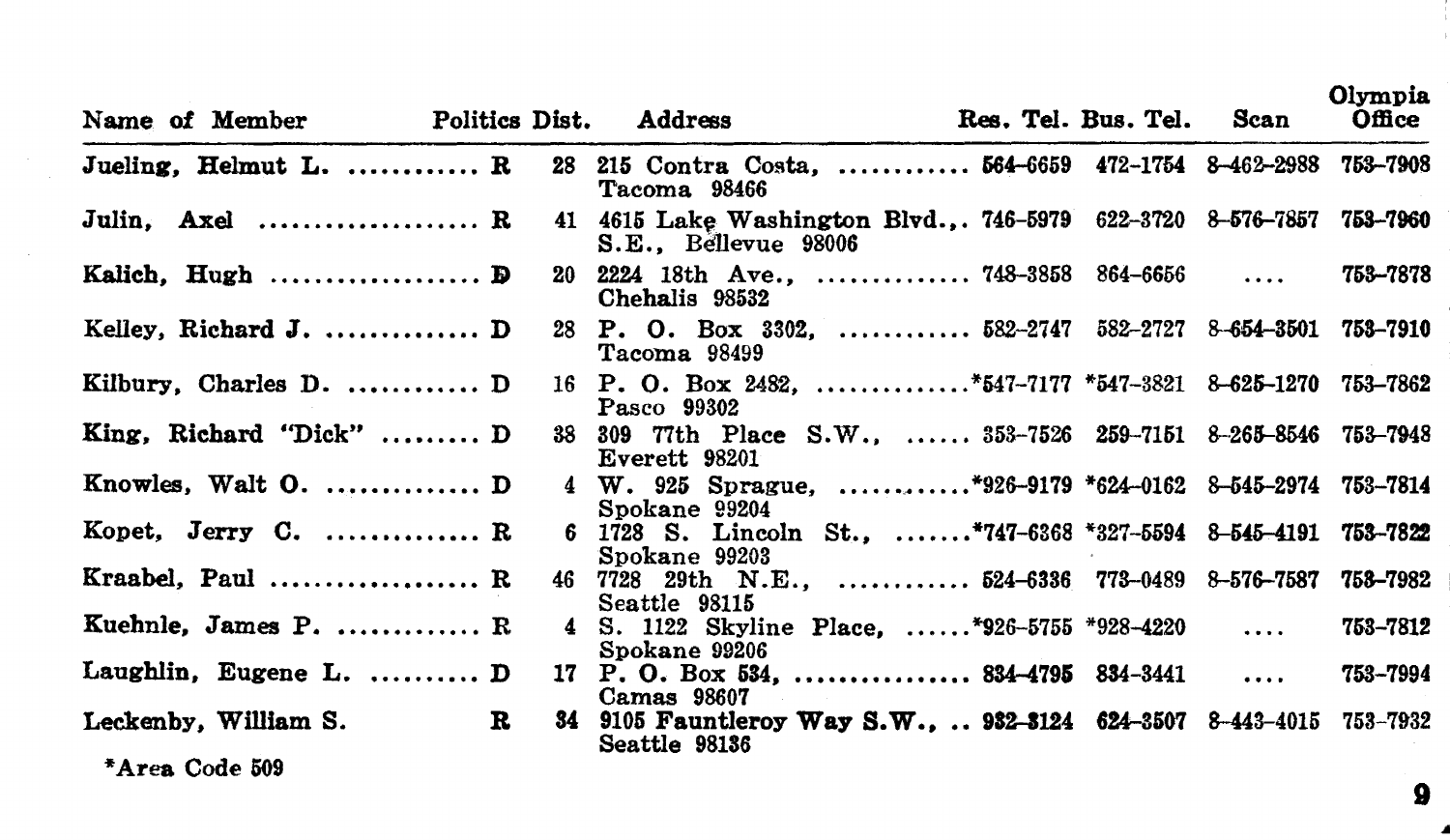| Name of Member                       |  | Politics Dist. Address    |                                                                     | Res. Tel. Bus. Tel. Scan |                     | Office   |
|--------------------------------------|--|---------------------------|---------------------------------------------------------------------|--------------------------|---------------------|----------|
| Luders. Edward T.  D                 |  | Spokane 99208             | 5 N. 5620 Moore. *325-9234 *455-5220 8-545-3185 753-7818            |                          |                     |          |
| Lysen. King $D$                      |  | Seattle 98146             | 31 12844 Shorecrest Dr. S.W . 244-6611 583-6566 8-443-4018 753-7922 |                          |                     |          |
| Martinis. John $D$                   |  | Everett 98201             | 38 2304 8th Street.  252-2061 259-3056 8-265-8666 753-7950          |                          |                     |          |
| Matthews, Gary Lee  R                |  | Kirkland 98033            | 45 14157 123rd Ave. N.E., , 827-7498                                |                          |                     | 753-7972 |
| Maxie, Peggy Joan  D                 |  | Seattle 98122             | 87 3302 E. Pine.  823-2894                                          |                          | 8-576-7589 753-7946 |          |
| May, William J. S. "Bill" $D$        |  | Boone Ave., Spokane 99201 | 3 Sans Souci West, W. 3231 *325-3616                                | $\cdots$                 | 8-545-4192 753-7810 |          |
| McCormick. Geraldine  D              |  | Apt. 4, Spokane 99208     | 5 W. 1829 Northridge Ct., *326-0790                                 | $\cdots$                 | 8-545-2753 753-7816 |          |
| Moon, Charles  D                     |  | Snohomish 98290           | 39 Route 2, Box 427A,  568-6061                                     |                          | 8-265-5766 753-7954 |          |
| Morrison. Sid $W$ .  R               |  | Zillah 98953              | 15 Route 1, Box 220AA. *865-4766 *865-3380 8-867-1277               |                          |                     | 753-7858 |
| Nelson. Gary A. $R$                  |  | Edmonds 98020             | 21 18423 High Street,  778-8362 345-6046                            |                          |                     | 753-7882 |
| Newhouse, Irving $\ldots, \ldots, R$ |  | Mabton 98935              | 15 Route 1, Box 130, ,,*837-2907  8-241-1390                        |                          |                     | 753-7828 |
| North, Frances C.  D                 |  | North Bend 98045          |                                                                     |                          |                     | 753-7988 |
| *Area Code 509                       |  | and such add.             |                                                                     |                          |                     |          |

 $\Omega$ <sub>mp</sub>

...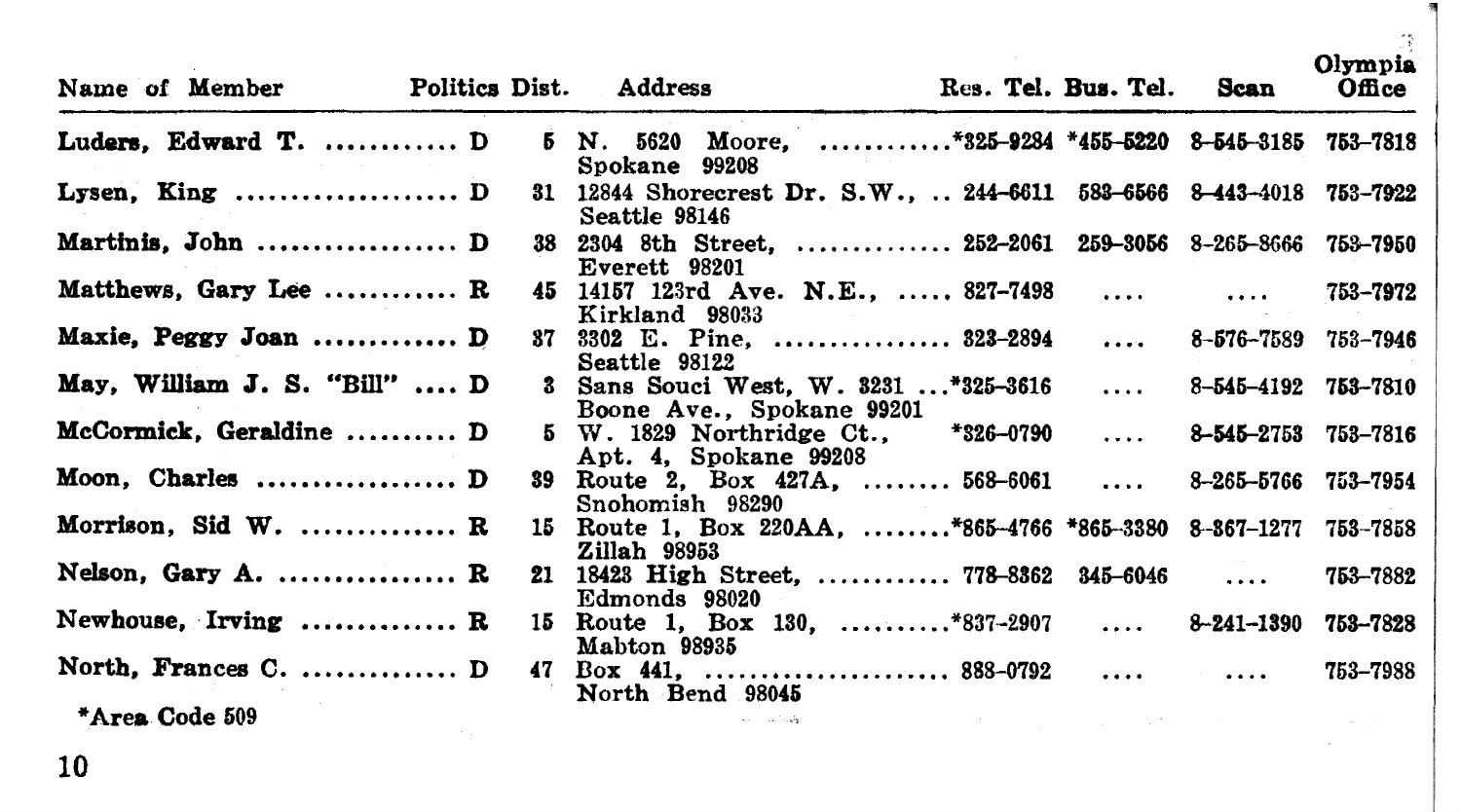| Name of Member                            | Politics Dist. | Address                                                                                 | Res. Tel. Bus. Tel. Scan | --------<br>Office |
|-------------------------------------------|----------------|-----------------------------------------------------------------------------------------|--------------------------|--------------------|
| North, Lois $R$                           |                | 44 10126 Radford Ave., N.W., ., 784-0393 , 8-576-7578 753-7976<br>Seattle 98177         |                          |                    |
| O'Brien, John L.  D                       |                | 35 1305 Joseph Vance Bldg., 722-5889 624-3636 8-576-7837 753-7928<br>Seattle 98101      |                          |                    |
| Pardini, A. J. "Bud"  R                   |                | 6 E. 1625 20th Ave *534-8869 *747-1021 8-545-2972 753-7820<br>Spokane 99203             |                          |                    |
| Paris, William "Bill" $R$                 |                | 18 620 Oregon Way, $425-3946$ 423-1160<br>Longview 98632                                |                          | 753-7868           |
|                                           |                | 29 5434 South I.  474-5358 472-1212 8-462-2912 753-7914<br>Tacoma 98408                 |                          |                    |
| Patterson, E. G. "Pat"  R                 |                | 9 N. E. 400 Campus. *332-2834 *335-3514 8-426-2323 753-7832<br>Pullman 99163            |                          |                    |
| Perry, Robert A.  D                       |                | 32 1154 N. 92nd Street,  525-4054 827-9528 8-323-6219 753-7980<br>Seattle 98103         |                          |                    |
| Polk. William $\ldots, \ldots, \ldots, R$ |                | 41 7220 92nd Ave. S.E.,  232-1009 623-4516 8-576-6114 753-7962<br>Mercer Island $98040$ |                          |                    |
| Pullen, Kent E.  R                        |                | 47 22844 172nd Ave. S.E.,  631-1177 773-1661 8-252-6459 753-7840<br><b>Kent 98031</b>   |                          |                    |
|                                           |                | 43 241 South Lander,  623-0760 8-576-7566<br>Seattle 98134                              |                          | 753-7970           |
| Randall, Robert  D                        |                | 23 515 Pacific Ave.,  377-4105 479-2020 8-356-4848 753-7890<br>Bremerton 98310          |                          |                    |
| Savage, Charles R.  D                     |                | 24 2011 King Street,  426-4815  8-276-1360 753-7894<br>Shelton 98584                    |                          |                    |
| *Area Code 509                            |                |                                                                                         |                          |                    |

Olympia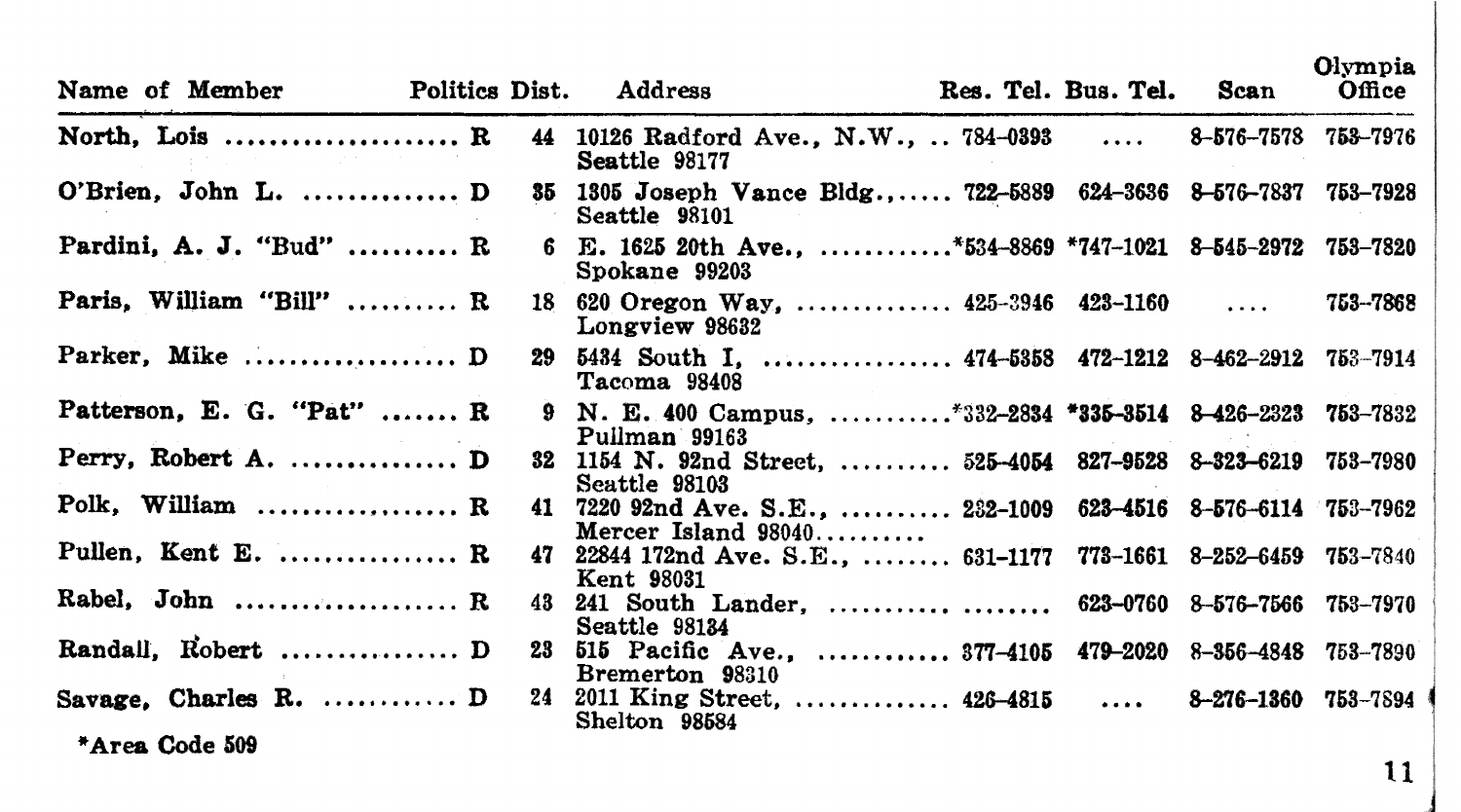| Name of Member |                                                  |     | Politics Dist. Address                                                            |  | Res. Tel. Bus. Tel. Scan |            | Olympia<br>Office |
|----------------|--------------------------------------------------|-----|-----------------------------------------------------------------------------------|--|--------------------------|------------|-------------------|
|                | Sawyer, Leonard A. $D$                           |     | 25 2723 E. Main.  863-6248 845-6688 8-576-6137 753-7898 1<br>Puyallup 98371       |  |                          |            |                   |
|                | Schumaker, William "Bill"  R                     |     | 7 208 W. 5th *684-4848 *684-2595 8-574-1230 753-7806<br>Colville 99114            |  |                          |            |                   |
|                | Shinpoch, A. N. "Bud" $D$                        | 11. | 361 Maple Ave. N.W.,  772-6132  252-6418 753-7986<br>Renton 98055                 |  |                          |            |                   |
|                |                                                  | 23  | Route 4, Box 951F, , 692-5358 692-5566 8-356-4675 753-7906<br>Bremerton 98310     |  |                          |            |                   |
|                | Smythe. Dick $\ldots, \ldots, \ldots, \ldots, R$ |     | 49 5204 DuBois Drive.  693-1633 693-9928 8-476-6667 753-7996<br>Vancouver 98661   |  |                          |            |                   |
|                | Sommers. Helen $\dots\dots\dots\dots\dots$ . D   |     | 36 2516 14th W.,  283-6388 344-3476 8-576-7478 753-7940<br>Seattle 98119          |  |                          |            |                   |
|                | Swayze, Jr., Thomas A.  R                        |     | 26 4107 10th St. N.W.,  858-9228 383-1656 8-241-3660<br>Gig Harbor 98335          |  |                          |            | 753–7902          |
|                | Thompson, Alan $D$                               |     | 18 112 Pleasant Hill Lane  274-8466 274-6414<br>Kelso 98626                       |  |                          |            | 753-7870          |
|                | Tilly, Earl F.  R                                |     | 12 1509 Jefferson St., *663-3390 *663-8187 8-565-1270 753-7846<br>Wenatchee 98801 |  |                          |            |                   |
|                | Valle, Georgette  D                              |     | 31 1434 S. W. 137th.  248-0334<br>Seattle 98166                                   |  |                          | 8-443-4047 | 753–7920          |
|                |                                                  | 42  | 7585 Noon Road,  354-4254<br>Lynden 98264                                         |  |                          | $\cdots$   | 753-7968          |
|                | Warnke, Frank J.  D                              |     | 30 2723 E. Main St.,  839-7998 348-1586 8-462-2818 753-7916<br>Puyallup 98371     |  |                          |            |                   |
| *Area Code 509 |                                                  |     |                                                                                   |  |                          |            |                   |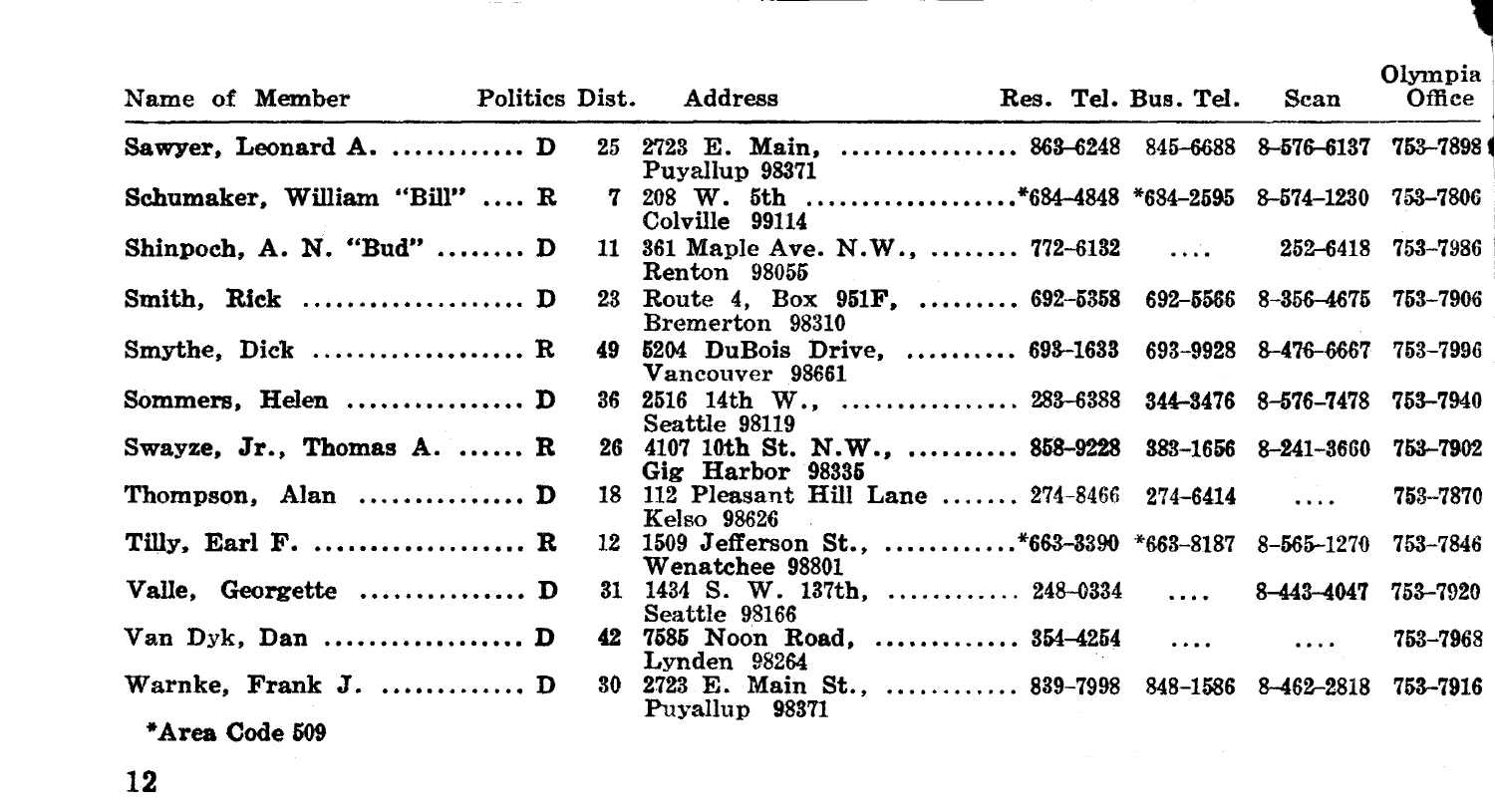Olympia

| Name of Member                                                                      | Politics Dist. | Address          | Res. Tel.Bus. Tel. | Scan     | Office   |
|-------------------------------------------------------------------------------------|----------------|------------------|--------------------|----------|----------|
| Williams, Al D 32 6501 Phinney North.  633-5242 782-7095 8-348-6673 753-7926        |                | Seattle 98103    |                    |          |          |
| Wilson, Simeon R. "Sim"  R 10 P. O. Box 145,  659-4292 659-1300 8-265-5793 753-7836 |                | Marysville 98270 |                    |          |          |
| Wojahn, Lorraine  D 27 3592 East Kay Street.  472-6537  8-462-2987                  |                | Tacoma 98404     |                    |          | 753–7904 |
| Zimmerman. Hal  R 17 1432 N. E. 6th Ave  834-4501 834-2228                          |                | Camas 98607      |                    | $\cdots$ | 753–7866 |

and the company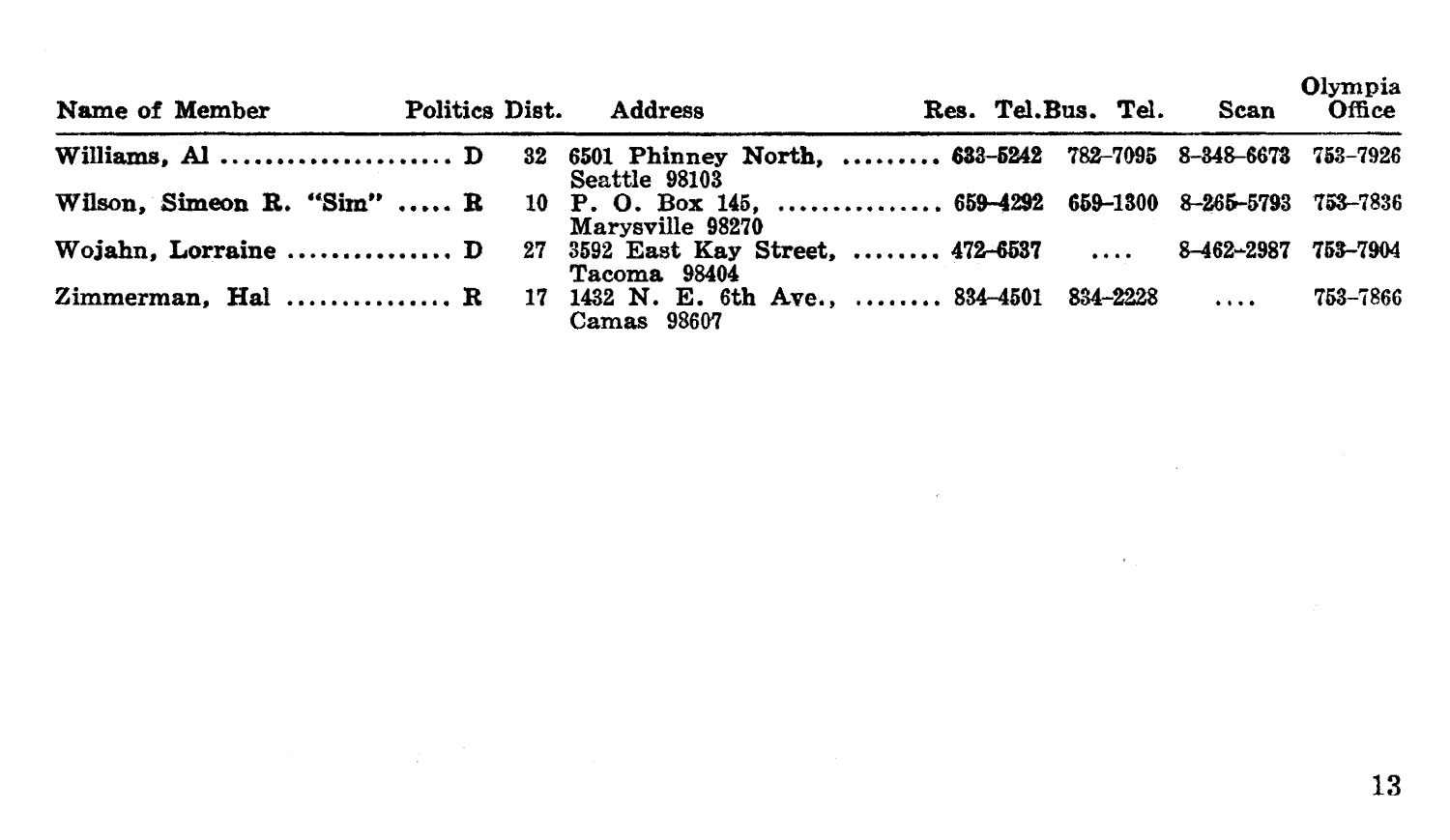## SENATE CAUCUS OFFICERS-1973-1975

### DEMOCRATIC CAUCUS

## REPUBLICAN CAUCUS

the company of the company of the main state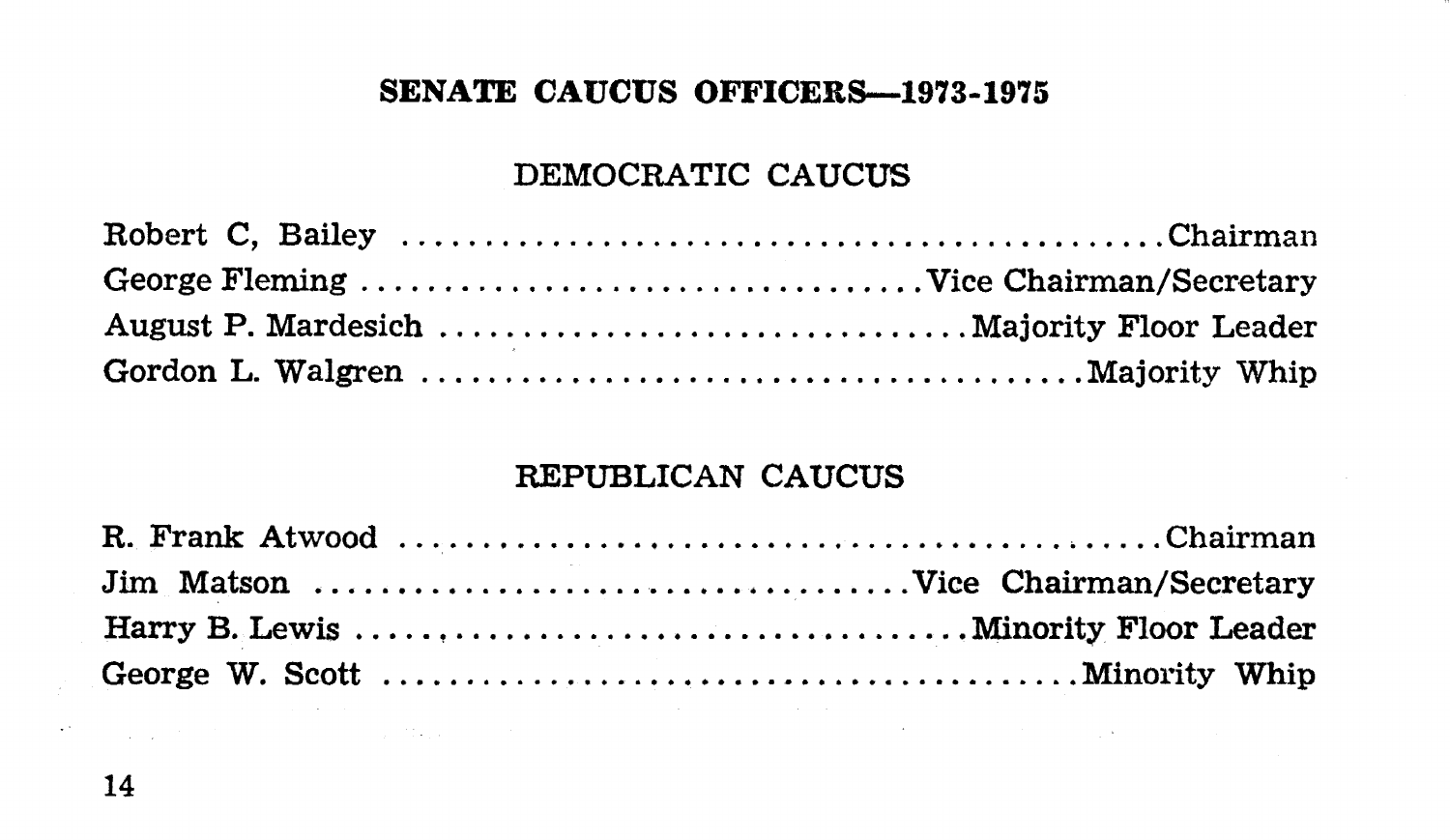# Senate Standing Committees 1973-75

Agriculture (7)-Jolly, Chairman; Day, Donohue, Matson, Sellar, Twigg, Washington.

Commerce (7)-Greive, Chairman; Francis, Herr, Lewis, R. H., Peterson, L., Wanamaker, Whetzel.

Constitution and Elections (7)-Grant, Chairman; Canfield, Gardner, Mattingly, Metcalf, Stortini, Washing-<br>ton.

Ecology (7)-Washlngton, Chairman; Donohue, Guess, Murray, Stort!n!, Van Hollenbeke, Whetzel.

Education (1)-Gardner, Chairman; Bottiger, Fleming, Murray, Newschwander, Odegaard, Peterson, T.

Financial Institutions (7)-Dore, Chairman; Clarke, Jones, Keefe, Mardesich, Newschwander, Walgren.

Higher Education (7)—Sandison, Chairman; Dono-hue, Durkan, Guess, Marsh, Metcalf, Scott.<br>Judiciary (11)—Francis, Chairman; Woody, Vice<br>Chairman; Atwood. Bottiger, Clarke, Dore, Durkan,<br>Greive, Twigg, Van Hollebeke, Woodall

Labor (7)-Connor, Chairman; Fleming, Grant, Jones. Matson, Mattingly, Ridder.

Local Government (11)-Fleming, Chairman, Ridder, Vice Chairman; Connor, Gardner, Jolly, Lewis, R. H., Murray, Sellar, Talley, Walgren, Whetzel.

Natural Resources (7)-Peterson, L., Chairman; Lewis, H., Metcalf, Peterson, T., Rasmussen, Sandison, Talley.

Parks and Recreation (7)-Knoblauch, Chairman; Bailey, Canfield, Jones, Odegaard, Wanamaker, Woody.

Rules (14)-Lt. Gov. Cherberg, Chairman; Atwood, Bailey, Bottiger, Guess, Henry, Herr, Keefe, Lewis, H., Mardesich, Marsh, Peterson, T., Talley, Woodall.

Social and Health Services (13)-Day, Chairman; Van Hollebeke, Vice Chairman; Clarke, Connor, Francis, Greive, Herr, Jones, Keefe, Murray, Ridder, Twigg, Woodall, Woody.

State Government (7)-Rasmussen, Chairman; Day, Henry, Knoblauch, Lewis, H., Scott, Wanamaker.

Transportation and Utilities (17)—Walgren, Chair-<br>man; Henry, Vice Chairman; Stortini, Vice Chairman;<br>Bottiger, Guess, Jolly, Knoblauch, Lewis, R. H., Matson, Mattingly, Peterson, L., Rasmussen, Sellar, Talley, Wan-amaker, Washington, Whetzel.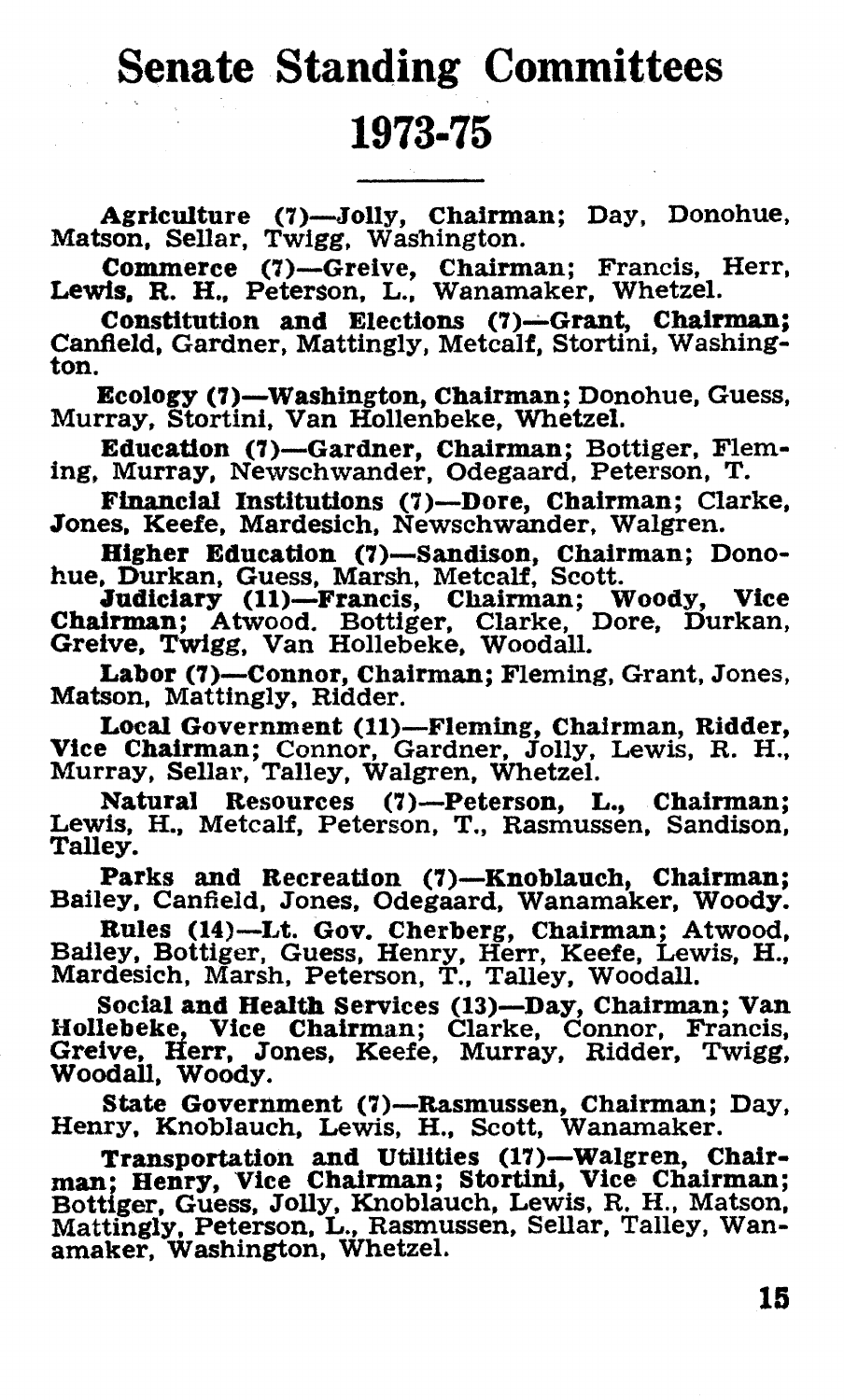Ways and Means (19)-Durkan, Chairman; Donohue, Vice Chairman; Odegaard, Vice Chairman; Atwood, Bailey, Canfield, Dore, Fleming, Gardner, Grant, Lewis, H., Mardeslch, Marsh, Metcalf, Newschwander, Peter- son, T., Ridder, Sandison, Scott.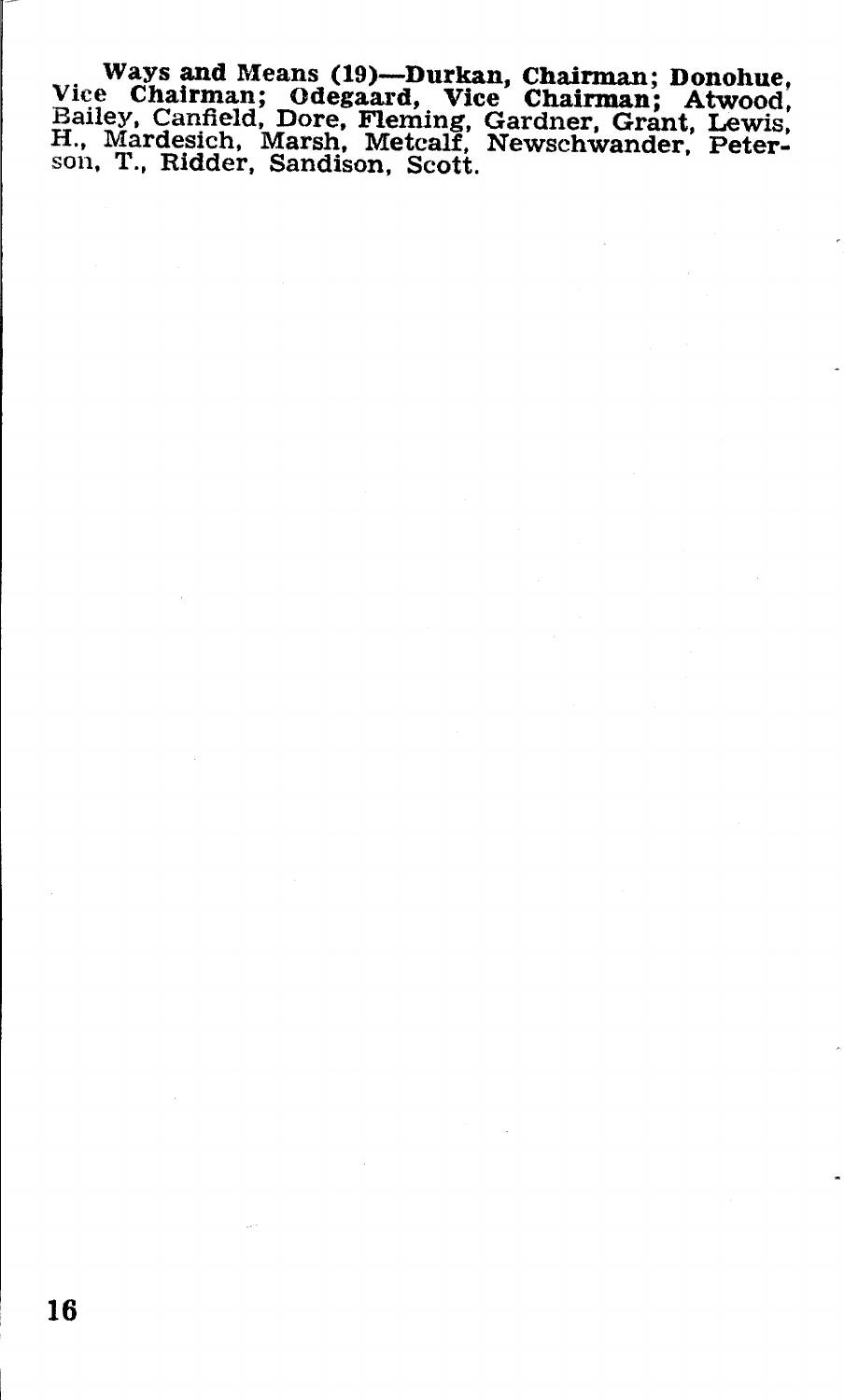#### **1973-1975**

#### **WASHINGTON STATE SENATE**

(\*Indicates Area Code 609, all others are Area Code 206.) SCAN USERS: Substitute 234 for 753 prefix of Olympia office numbers.<br>Dial 8-234, then last 4 digits.

| John A. Cherberg, Lieutenant Governor, President of the Senate |  |
|----------------------------------------------------------------|--|
|                                                                |  |
| SCAN 8-576-6486                                                |  |
| Sid Snyder, Secretary of the Senate                            |  |
|                                                                |  |
|                                                                |  |
| Bus. 642-3737                                                  |  |
| Bill Gleason. Assistant Secretary of the Senate                |  |
|                                                                |  |
|                                                                |  |
| Charlie Johnson. Sergeant at Arms                              |  |
|                                                                |  |
|                                                                |  |
| Majority Caucus                                                |  |
|                                                                |  |
| <b>Minority Caucus</b>                                         |  |
|                                                                |  |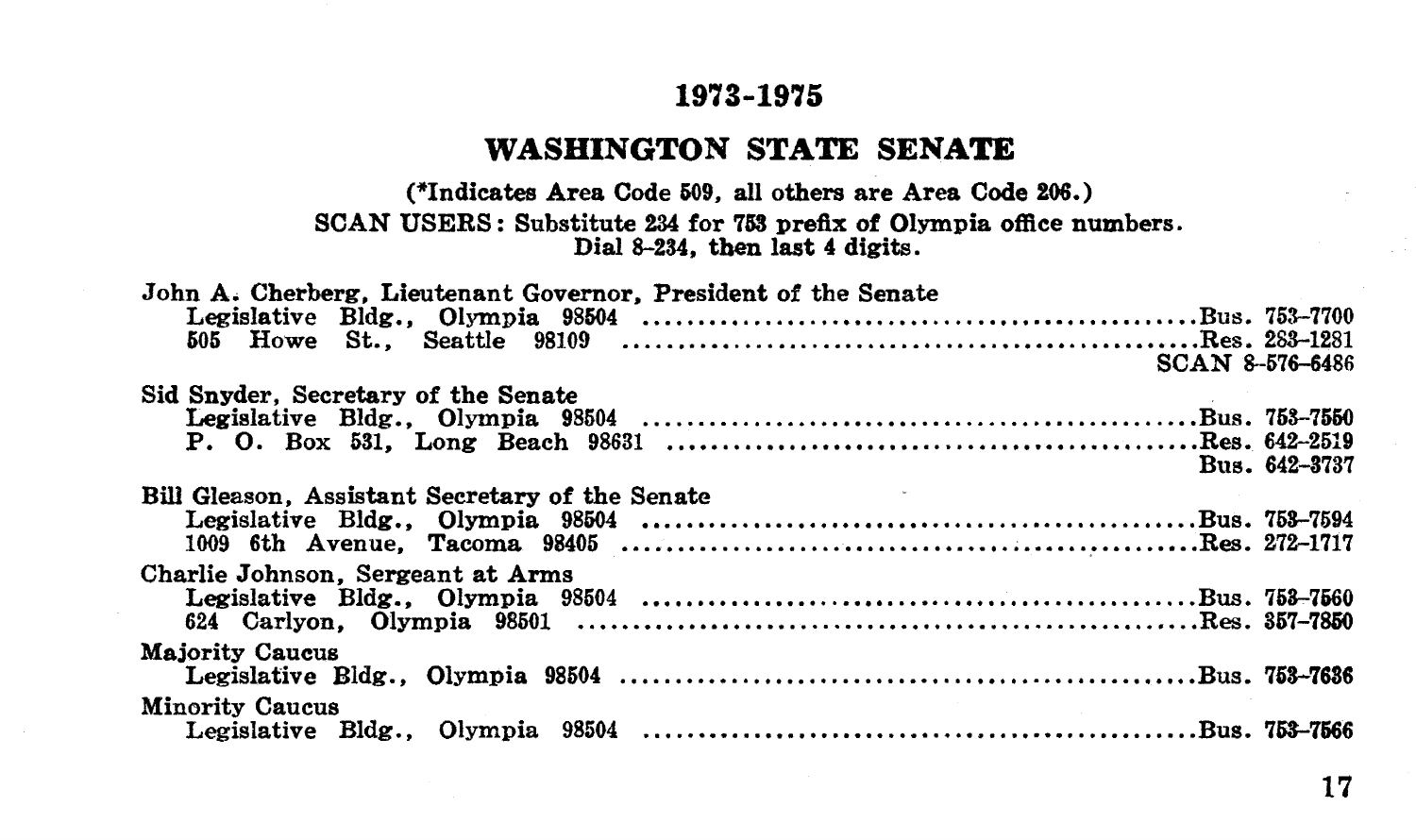# SENATE **ROSTER-1973-1975**

| Name of Member                                |     | <b>Politics Dist.</b> Address                                                                 | Res. Tel.Bus. Tel. Scan | Olympia<br>Office |
|-----------------------------------------------|-----|-----------------------------------------------------------------------------------------------|-------------------------|-------------------|
| Atwood, R. Frank  R                           |     | 42 220 Bellingham Nat'l Bk.  733-0817 733-3370 8-738-2155 753-7682<br>Bldg., Bellingham 98225 |                         |                   |
| Bailey, Robert C.  D                          |     | 19 P. O. Box 146,  875-5643  8-356-4939 753-7636<br>South Bend 98586                          |                         |                   |
| Bottiger, $R.$ Ted $D$                        |     | 2 8849 Pacific Ave.,  531-1269 475-8900 8-462-2980<br>Tacoma 98444                            |                         | 753-7602          |
| Canfield, Damon R.  R.                        |     | 8 1368 Upland Drive. *837-5075  8-241-3650<br>Sunnyside 98944                                 |                         | 753-7614          |
| Clarke, George W.  R                          |     | 41 1111 Hoge Building,  232-1148 622-0494 8-576-6558 753-7680<br>Seattle 98104                |                         |                   |
| Connor, Frank T.  D                           |     | 33 3201 S. Massachusetts.  324-4464  8-576-6807 753-7664<br>Seattle 98144                     |                         |                   |
| Day, William S. $D$                           |     | 4 2721 E. Sprague, *928-4418 *535-3038 8-545-3132 753-7606<br>Spokane 99202                   |                         |                   |
| Donohue. Hubert F.  D                         |     | 9 Route 2. Box 13. *382-4082  8-545-4408 753-7620<br>Dayton 99328                             |                         |                   |
| Dore, Fred H. $D$<br>construction of the pro- |     | 45 1424 Washington Bldg 365-5354 624-5858 8-576-6564 753-7672<br>Seattle 98101                |                         |                   |
| Durkan, Martin J.  D                          | 47. | 404 Olympic Natl. Life  622-4482  8-576-6549 753-7692<br>Bldg., Seattle 98104                 |                         |                   |
|                                               |     |                                                                                               |                         |                   |

**\*\*Area** Code 503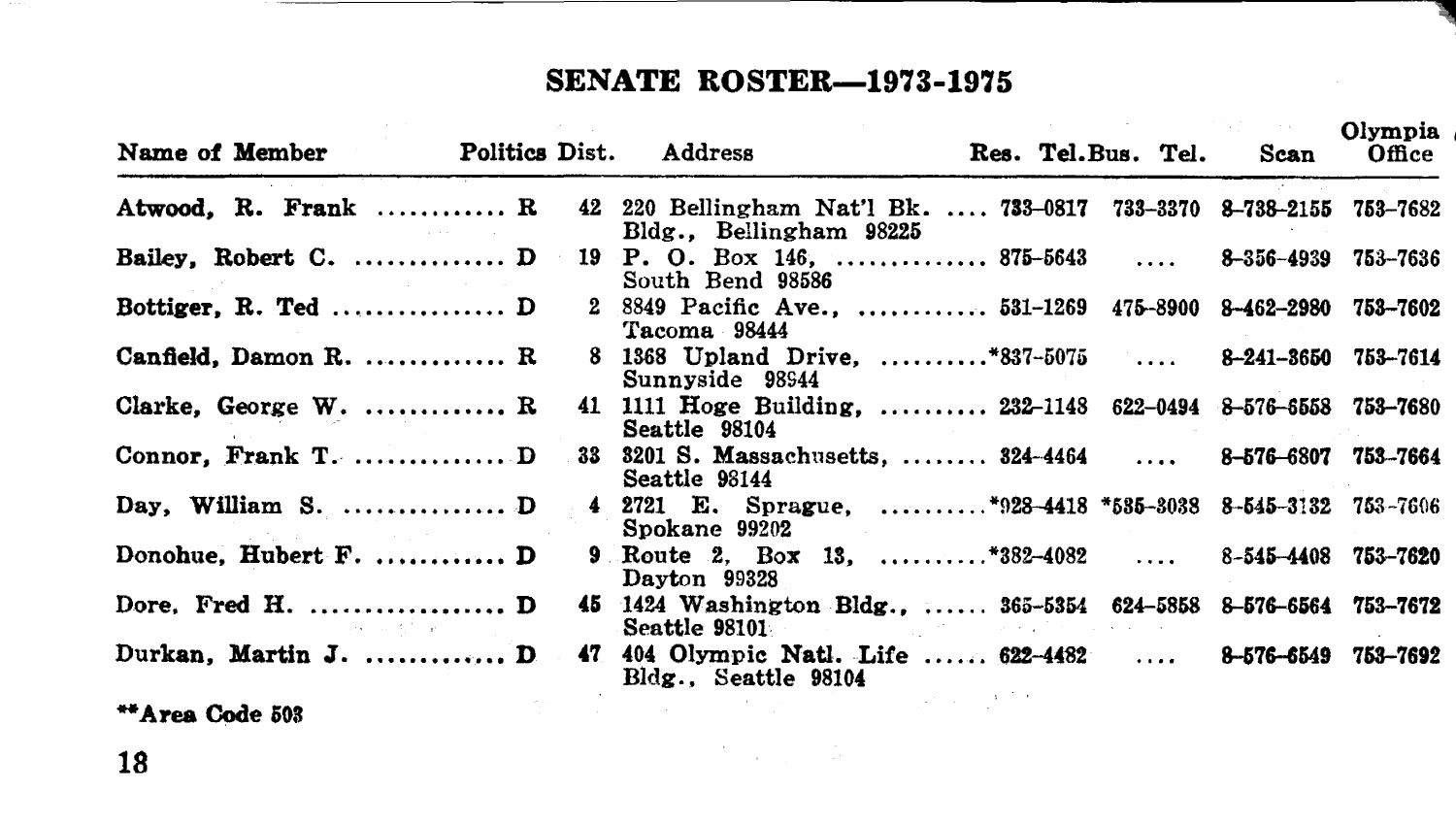|                | Name of Member          | Politics Dist. | Address                                                                               |  | Res. Tel. Bus. Tel. Scan |              | <br>Office |
|----------------|-------------------------|----------------|---------------------------------------------------------------------------------------|--|--------------------------|--------------|------------|
|                |                         |                | 37 1100 Lake Wash. Blvd. S 325-9020 345-5210<br>Seattle 98144                         |  |                          |              | 758-7688   |
|                |                         |                | 32 7310 E. Greenlake Dr., N.,  633-0483 522-7244 8-323-6214 753-7662<br>Seattle 98115 |  |                          |              |            |
|                | Gardner, Booth  D       |                | 26 1616 Norton Bldg.,  627-6215 622-4984 8-576-6126<br>Seattle 98104                  |  |                          |              | 753-7650   |
|                |                         |                | 11 25823 132nd S.E.,  631-0104 622-5481 8-576-6217<br><b>Kent 98031</b>               |  |                          |              | 753-7616   |
|                |                         |                | 34 4444 California Ave. S.W 932-9443 937-4111<br>Seattle 98116                        |  |                          |              | 753-7666   |
|                | Guess. Sam C.  R        |                | 6 W. 408 33rd Ave., *624-6517 *534-1546 8-545-3196 753-7610<br>Spokane 99203          |  |                          |              |            |
|                |                         |                | 17 Rio Vista, *493-1044**386-0232<br>White Salmon 98672                               |  |                          | $\mathbf{1}$ | 753-7632   |
|                |                         |                | 31 1818 Westlake N.,  243-1403 284-5820<br>Suite 112, Seattle 98109                   |  |                          | $\cdots$     | 753-7660   |
|                | Jolly, Dan  D           |                | Connell 99326                                                                         |  |                          | $\cdots$     | 753-7630   |
|                | Jones, John D.  R       |                | 48 P. O. Box 867,  822-9169 454-0112<br>Bellevue 98009                                |  |                          | $\cdots$     | 753-7694   |
|                |                         |                | 3 P. O. Box 5286, *489-7107 *838-8358 8-545-2785 753-7604<br>Spokane 99205            |  |                          |              |            |
|                | Knoblauch. Reuben A.  D |                | 25 P. O. Box 306,  863-6415 593-4690 8-576-6196 753-7648<br>Sumner 98390              |  |                          |              |            |
| *Area Code 500 |                         |                |                                                                                       |  |                          |              |            |

and a state of

**\*Area** Code **liOt**  \*\*Area Code **lOS** 

**19** 

Olympia.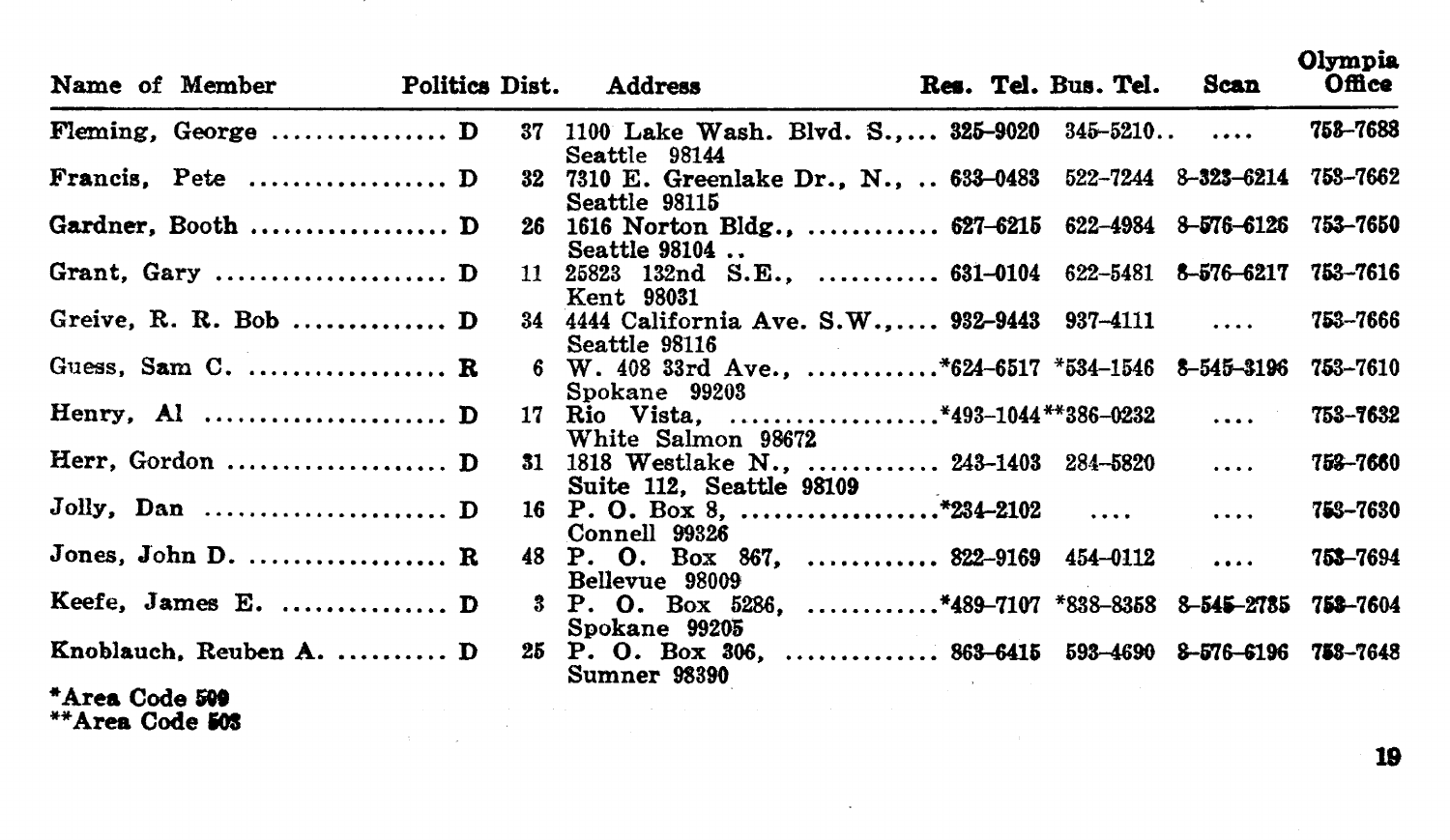|                                        | Name of Member Politics Dist. Address |    |                                                                                        |  | Res. Tel. Bus. Tel. | Scan     | Viympia<br>Office |
|----------------------------------------|---------------------------------------|----|----------------------------------------------------------------------------------------|--|---------------------|----------|-------------------|
|                                        | Lewis, Harry B. $R$                   | 22 | 2019 Clairmont Circle,  357-5159 458-7771<br>Olympia 98502                             |  |                     | $\cdots$ | 753-7642          |
|                                        | Lewis, R. H. (Bob)  R                 |    | 5 4329 Arrowhead Road *328-0207 *838-3101<br>Spokane 99208                             |  |                     | $\cdots$ | 753-7608          |
|                                        |                                       |    | 35 11675 Beacon Avenue So 725-1796<br>Seattle 98178                                    |  |                     | $\cdots$ | 753-7668          |
|                                        | Mardesich, August P.  D               |    | 38 4712 Mermont Drive,  252-9480 259-6131 8-265-8534<br>Everett 98203                  |  |                     |          | 753 - 7674        |
|                                        | Marsh, Daniel G.  D                   |    | 49 P. O. Box 1086,  694-7772 693-3637 8-476-6265<br>Vancouver 98660                    |  |                     |          | 753-7696          |
|                                        | Matson. Jim $\mathbb{R}$              |    | 14 Route 2. Box 2311. *697-7533 *697-7100 8-567-6369<br><b>Selah 98942</b>             |  |                     |          | 753-7626          |
|                                        | Mattingly, Michael W.  R              |    | 30 3818 SW Dash Point Rd.,  838-0255 246-6000 8-462-2422 753-7658<br>Federal Way 98002 |  |                     |          |                   |
|                                        | Metcalf, Jack  R                      |    | 21 7421-46th West, Box 4,  743-5337  8-576-6374 753-7640<br>Mukilteo 98275             |  |                     |          |                   |
|                                        | Murray, John S.  R                    |    | 36 8 W. Roy Street.  282-7481 285-1508 8-576-6808<br>Seattle 98119                     |  |                     |          | 753-7670          |
|                                        | Newschwander, Charles E.  R           |    | 28 2140 Bridgeport Way,  564-4189 474-4128 8-462-2981<br>Tacoma 98466                  |  |                     |          | 753-7654          |
|                                        | Odegaard, Gary M.  D                  | 20 | Star Route, Box 1A,  985-2922 786-9391 8-234-3749<br>Onalaska 98570                    |  | Ext. 260            |          | 753-7638          |
|                                        | Peterson, Lowell $D$                  |    | 40 Box 249,  853-4124 853-2201<br>Concrete 98287                                       |  |                     | $\cdots$ | 753-7678          |
| $\mathbf{x} = \mathbf{y} - \mathbf{y}$ |                                       |    |                                                                                        |  |                     |          |                   |

 $O$ 

\*Area Code 609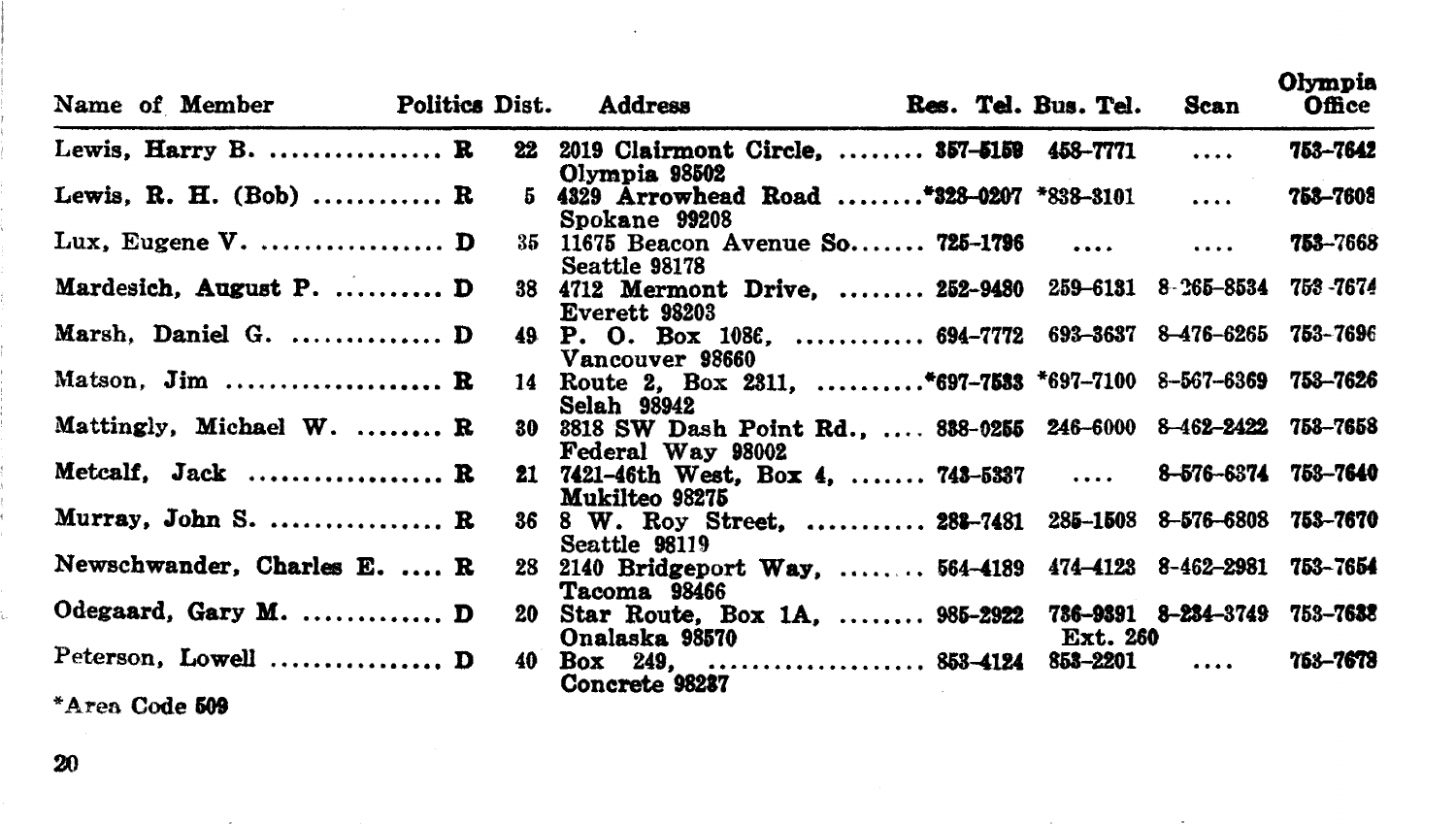| Name of Member             |  | Politics Dist. Address |                                                                                      |  | Res. Tel. Bus. Tel. Scan | ______<br>Office |
|----------------------------|--|------------------------|--------------------------------------------------------------------------------------|--|--------------------------|------------------|
| Peterson, Ted G.  R        |  |                        | 44 2345 N.W. Blue  784-2035 622-2980 8-576-6584 753-7686<br>Ridge Dr., Seattle 98177 |  |                          |                  |
| Rasmussen. A. L. "Slim"  D |  | Tacoma 98408           | 29 5415 A Street,  472-4380 383-1294 8-462-2939 753-7656                             |  |                          |                  |
| Sandison, Gordon  D        |  | Port Angeles 98362     | 24 P. O. Box 2025,  457-3720 452-2314 8-632-1267 753-7646                            |  |                          |                  |
| Scott, George $W$ .  R     |  | Seattle 98125          | 46 2530 N.E. 105th Pl.,  524-4060 543-9064 8-323-6280 753-7690                       |  |                          |                  |
| Sellar, George L.  R       |  | East Wenatchee 98801   | 12 1324 Terrace Drive, *884-7511 *662-7143 8-565-1240 753-7622                       |  |                          |                  |
|                            |  | Tacoma 98405           | 27 1623 Firlands Drive,  752-5912 475-6500 8-462-2986 753-7652                       |  |                          |                  |
|                            |  | Kelso 98626            | 18 1583 Mt. Pleasant Road.  423-4607 425-3305                                        |  |                          | 753-7634         |
| Twigg, Robert W. $R$       |  | Bldg., Spokane 99207   | 7 817 Northtown Office *238-6892 *487-1651 8-545-2778 753-7612                       |  |                          |                  |
| Van Hollebeke, Ray  D      |  | Seattle 98155          | 1 18735 53rd N.E., $362-1784$ 583-2210                                               |  |                          | 753-7600         |
| Walgren, Gordon L.  D      |  | Bremerton 98310        | 23 245 4th St. Bldg.,  373-3431 377-4471 8-356-4822 753-7644                         |  |                          |                  |
| Wanamaker, $F.$ Pat $R$    |  | Coupeville 98239       | 10 519 W. Wanamaker Rd.,   678-4218                                                  |  |                          | 753-7618         |
| Washington, Nat $W$ . $D$  |  | Ephrata 98823          | 13 42 "C" Street, N.W.,  *754-4413 8-423-1156 753-7624                               |  |                          |                  |
| **Area Code 508            |  |                        |                                                                                      |  |                          |                  |

Olympia

•